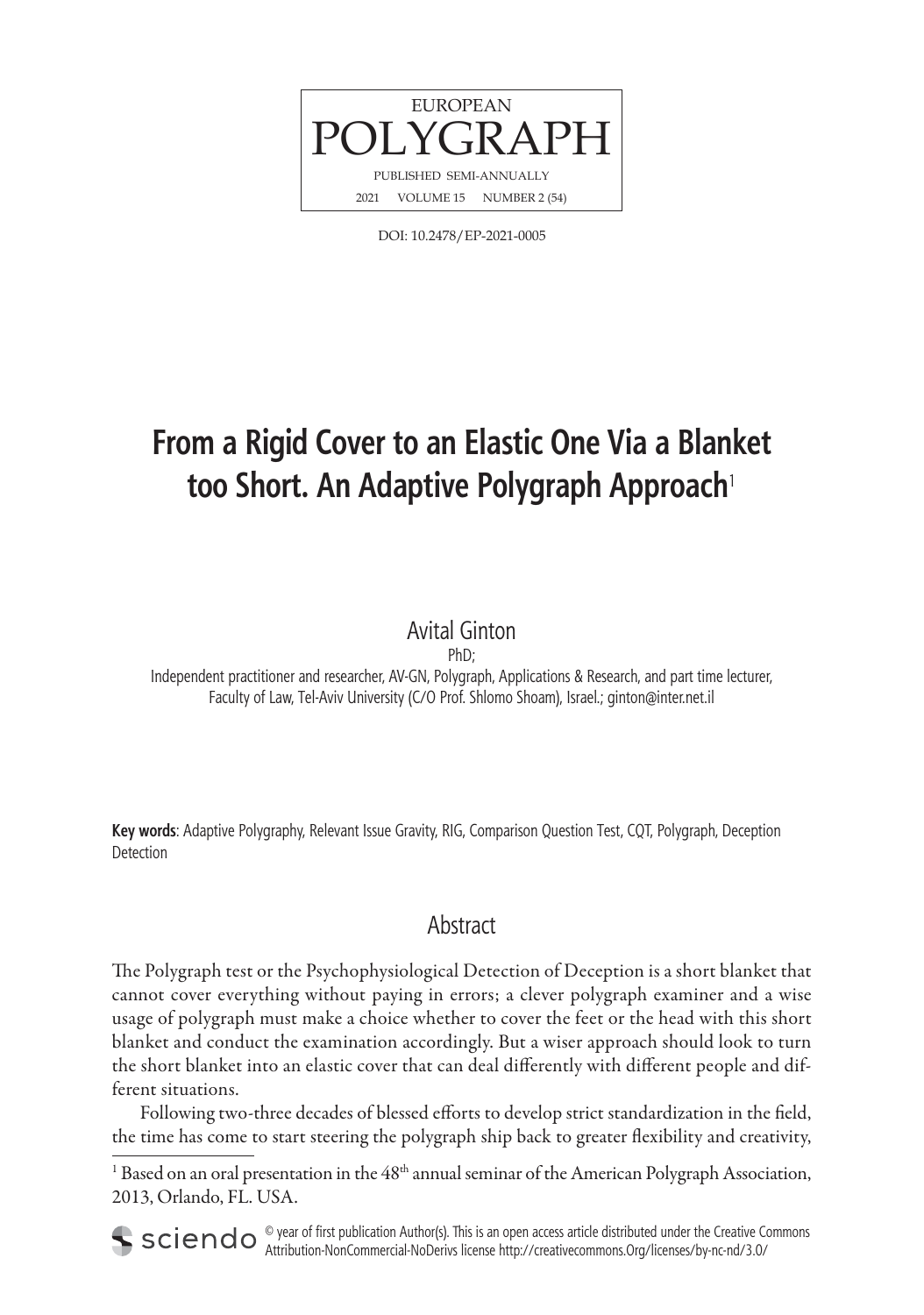this time relying on scientific thinking and knowledge. Thus, contrary to the existing trend in the field, I call to drive modern Polygraphy towards developing a scientifically based approach that follows the motto of "Different Things to Different People and Different Situations". In other words, I call for developing an adaptive approach or *Adaptive Polygraphy*. The Relevant Issue Gravity (RIG) Theory (Ginton, 2009) is presented here as a major theoretical and practical carrier for evolving and shaping the *Adaptive Polygraphy*. The article analyzes the current situation and draws some lines to follow in developing an *Adaptive Polygraphy* approach.

### Preface

Among the most Frequently Asked Questions (FAQ) regarding polygraph testing, we can find the question of "How accurate is the Polygraph?" or the more sophisticated version of it "What do we have more, False-Positive or False-Negative errors and what are their respective rates?". Beyond the fact that there are a variety of techniques and usages, which might affect the accuracy, I would like to point out the existence of three distinct approaches or attitudes to these questions that are based on different assumptions, which might result in diverse answers to those questions as well as different implications. I would term these three generic approaches: A Rigid Cover, A Blanket Too Short, and An Elastic Cover.

# A Rigid Cover – Assumptions:

- 1. Accuracy rate of Polygraph tests is an actual figure representing the real quality of the test and not just a statistical manipulation. Our task is to find proper ways to expose this existing figure (or figures, in case we differentiate between various techniques or formats of tests).
- 2. A certain percentage of the test's outcomes is not clear enough to make a call and deems Inconclusive.
- 3. Accuracy of detection and rate of Inc outcomes might be different for Deceptive and Truth-teller examinees. Our task is to expose these existing differences.

A "Competition" between several fixed numbers, the results of independent studies, ended up in some sort of averaging them, with the highest methodological achievement of using Meta-Analysis as a means for estimating the final figure (be it 90%, 85%, 70%, etc.).

I call this approach A Rigid Cover because it ends up with certain fixed figures claimed to be the estimated accuracy rates of the test, as genuine characteristics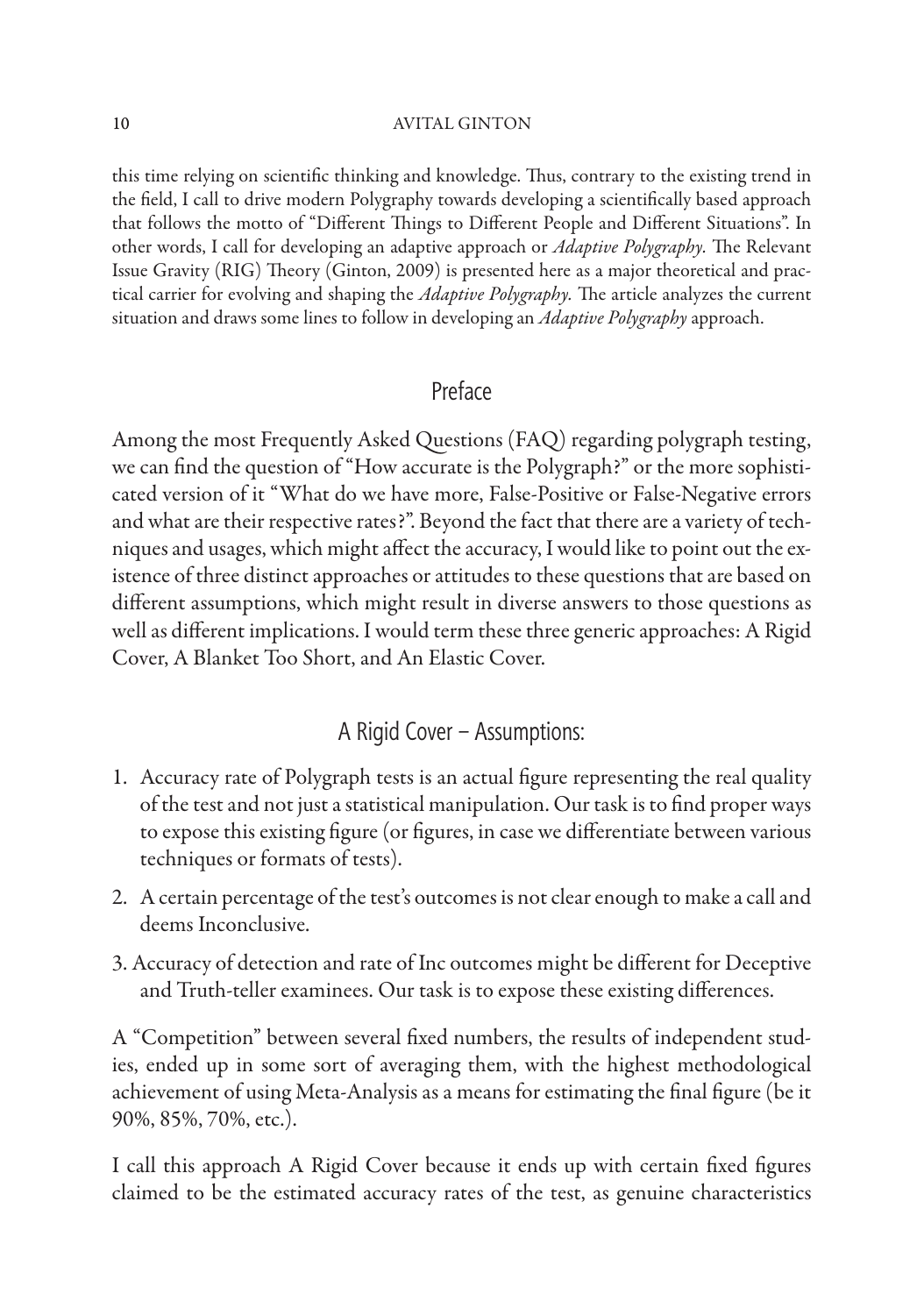of it, which indicate the proportion of correct outcomes (True Positive and True Negative) covered by the test. Almost all of the tens validity research cited in the APA report of the Meta-analytic Survey of Validated Polygraph Techniques (APA, 2011) are products of this approach. There might be disagreements about the size of the figures, but the debate is about which figure represents better the genuine accuracy of the test. Thus, it is based on the assumption that there is such a thing as "a genuine accuracy characteristic of the test".

## A Blanket Too Short – Assumptions:

- 1. Both types of errors are inherently embedded in the tests, and the detection rates cannot reach perfection.
- 2. The actual figures of the detection and inconclusive rates are subject to our manipulations in conducting the tests or analyzing the outcomes. It is mostly a tradeoff manipulation that changes the Inconclusive and error rates (FP vs FN).
- 3. We are acting within a pay-off matrix in which it is possible to increase one sort of detection and accuracy rate at the expense of lowering the other.
- 4. The philosophy or policy held by the examiners or their organizations with regards to the preferred cost-benefit relationship that is manifested in the pay-off matrix affects these rates.

I call it "A Blanket Too Short" – having in mind a person who has to decide whether to pull the short blanket to cover his head and shoulders and by that exposing his feet to the cold, or to cover his feet and leave his shoulders and head to the cold. The size of the blanket is fixed, but the way it affects the person who uses it is very much under his control. An example of that will be the use of different cut-scores in making a decision about the veracity of the examinee (e.g., Elaad, 1999; Ginton, 2013; Honts and Driscoll, 1987; Krapohl, 2005).

### An Elastic Cover – Assumptions:

A third approach involves an additional assumption that precedes the four that stand behind the "blanket too short" viewpoint, as follows:

1. It is possible to act at the level of an individual exam to increase the overall detection or accuracy rate while keeping the probability of automatically paying in errors at a low level.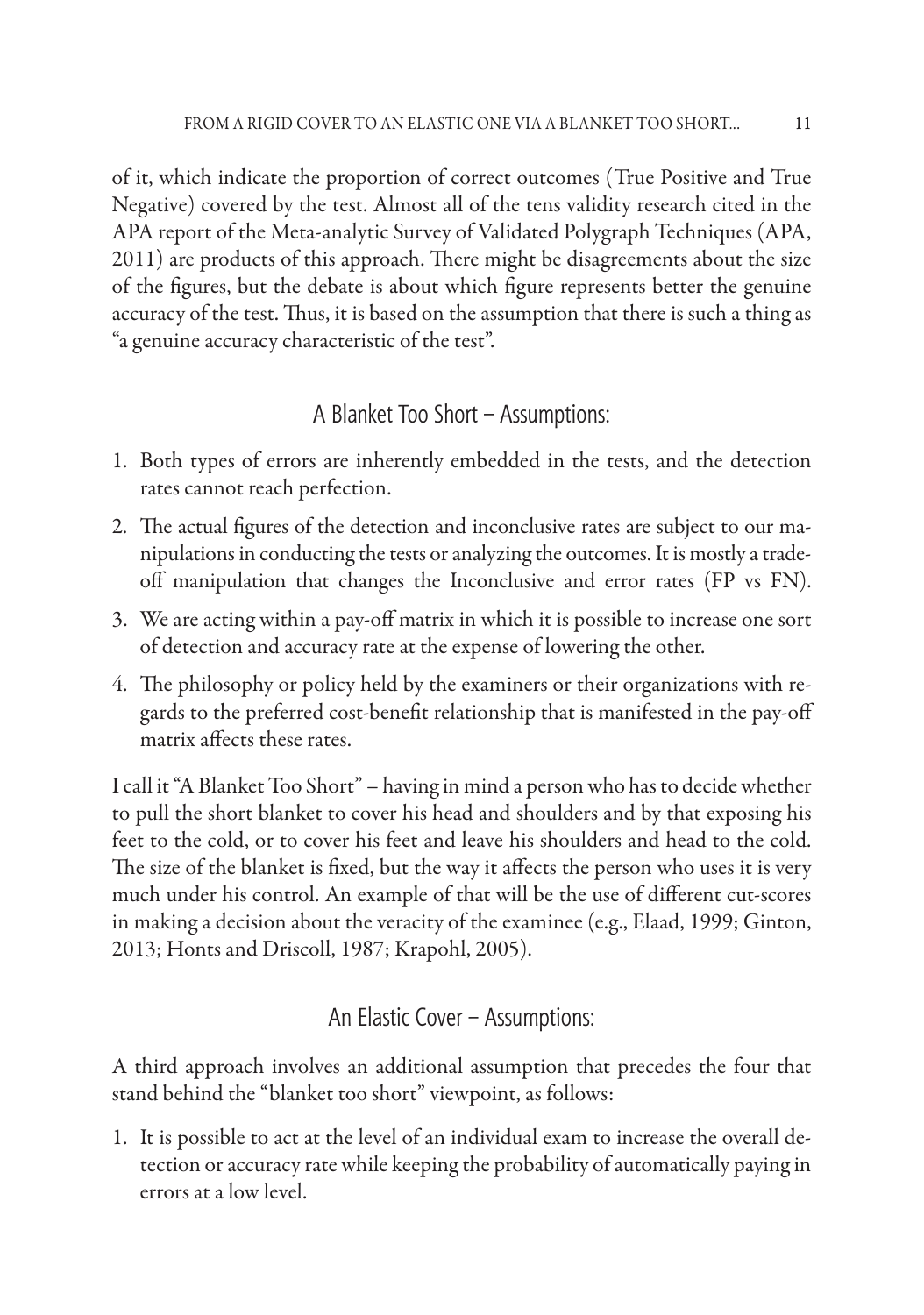- 2. Both types of errors are inherently embedded in the tests, and the detection rates cannot reach perfection.
- 3. The actual detection and inconclusive rates are subject to our manipulations in conducting the tests or analyzing the outcomes. It is mostly a trade-off manipulation that changes the Inconclusive and error rates (FP vs. FN).
- 4. We are acting within a pay-off matrix in which it is possible to increase one sort of detection and accuracy rate at the expense of lowering the other.
- 5. The philosophy or policy held by the examiners or their organizations with regards to the preferred cost-benefit relationship that is manifested in the pay-off matrix affects these rates.

I call it "Elastic Cover" since this approach aims to optimize the way the examination is conducted and analyzed per individual case, resulting in elasticity in these regards.

Two things should be asked concerning "The Elastic cover": Is it really possible to affect the results without introducing uncontrolled, chaotic consequences? And is it the right thing to do in pursuing the truth?

Whereas to the first question, many examiners believe that their behavior can push the results towards each of the two possible outcomes – DI or NDI, by manipulating the pretest interview without increasing the irrelevant noise, no research was published yet that demonstrates it. Nonetheless, I take the liberty to mention a small experiment conducted in 2004 as part of an R&D project in Israel that never got finished<sup>2</sup>.

It was a mock crime simulating smuggling drugs and cold weapons into an "Airport".

Four eight-people groups were recruited from the community. Two were "smugglers," and the other two, non-smugglers. After entering the 'airport', an 'incriminating information' cast suspicion on them of smuggling and concealing a weapon and drugs in a hidden place in the airport halls, and they had to go through a polygraph test. A matrix of incentives and punishments were applied to induce motivation. The experiment was conducted under IRB conduct to ensure the safety of the subjects. There was an even number of guilty and innocent subjects.

 $^2$  The project was aimed to develop a non-intrusive unnoticed device for psychophysiological deception detection. The referred experiment which has never been sent for publication was conducted by Ginton Avital and Kleiner Murray.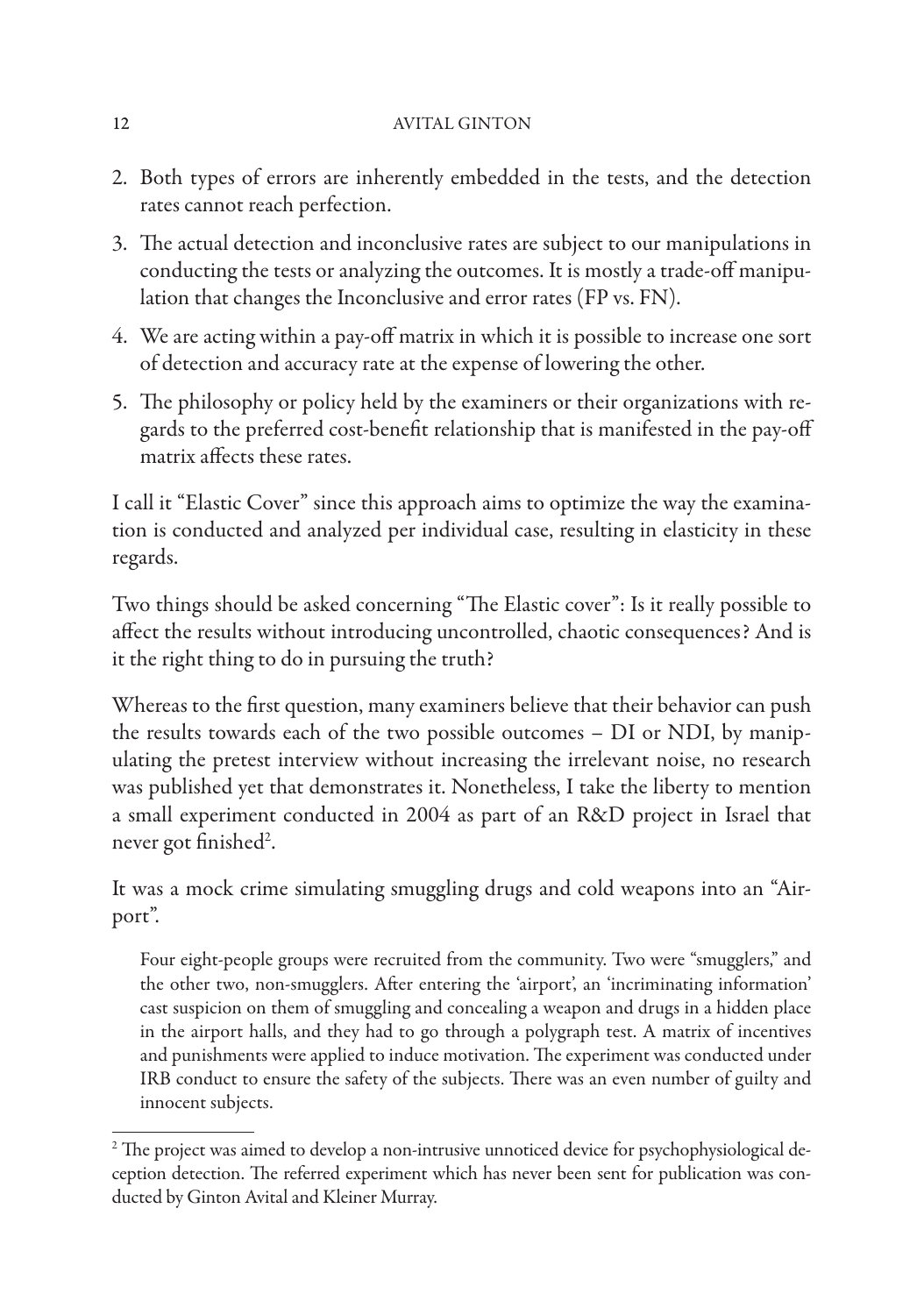The subject passed CQT followed by two CIT tests. Half of them went through a standard pretest interview, and the pretest of the other half included a special intensive comparison questions' stimulation. As expected, results indicated that those who went through an intensive stimulation of the comparison sphere significantly moved towards the NDI side. Thus, it demonstrated empirically that the examiner's behavior could maneuver the outcomes. Still, an important question was left on a different level: Suppose it is found that these maneuvers improve correct results. Should these controlled manipulations be used, and when?

Turning a 'Blanket Too Short' into an 'Elastic Cover' that adapts itself to fit the actual examination at hand by adjusting the pretest and the test to the specific examinee and the particular circumstances rather than applying a stiff standardized technique needs a profound understanding of the factors involved in polygraph testing, followed by analyzing their relative loads in each individual examination or subgroups of them.

In principle, these tailor-made examinations can bring, so to speak, the feet and shoulders or head under the cover by optimally reaching and exploiting the testing potential embedded in the polygraph and its methods (Ginton, 2013).

It should be stressed that the transition from a factory-made polygraph test mode to a tailor-made polygraph mode does not mean to play against the standardized "one size fits all" by introducing more formats, allowing each examiner to choose his/her preferable format for a particular case, be it the X format or rather the more suitable Y format. The customized or tailored approach that this article offers goes far beyond that, as will be presented throughout the article.

**"From Rigid to Elastic Cover via a Blanket too short" is not only a metaphor;**  it is also a call for scientifically based *Adaptive Polygraphy* because the elastic **cover is where the future of the polygraph lies.**

# A Bit of Background

Since the early works of Keeler in the 30ths (Keeler, 1933), Reid in the 40ths (Reid, 1947), Backster in the 60ths (Backster,1963), and other ancestors of modern Polygraphy in the 20<sup>th</sup> century, we have witnessed introductions of a variety of polygraph techniques, methods and tactics, (for historical perspective see Krapohl & Shaw, 2015; Matte, 1996; NRC,2003; Raskin, Honts & Kircher, 2014). Some of them included theoretical claims, while others lacked any clear spoken theoretical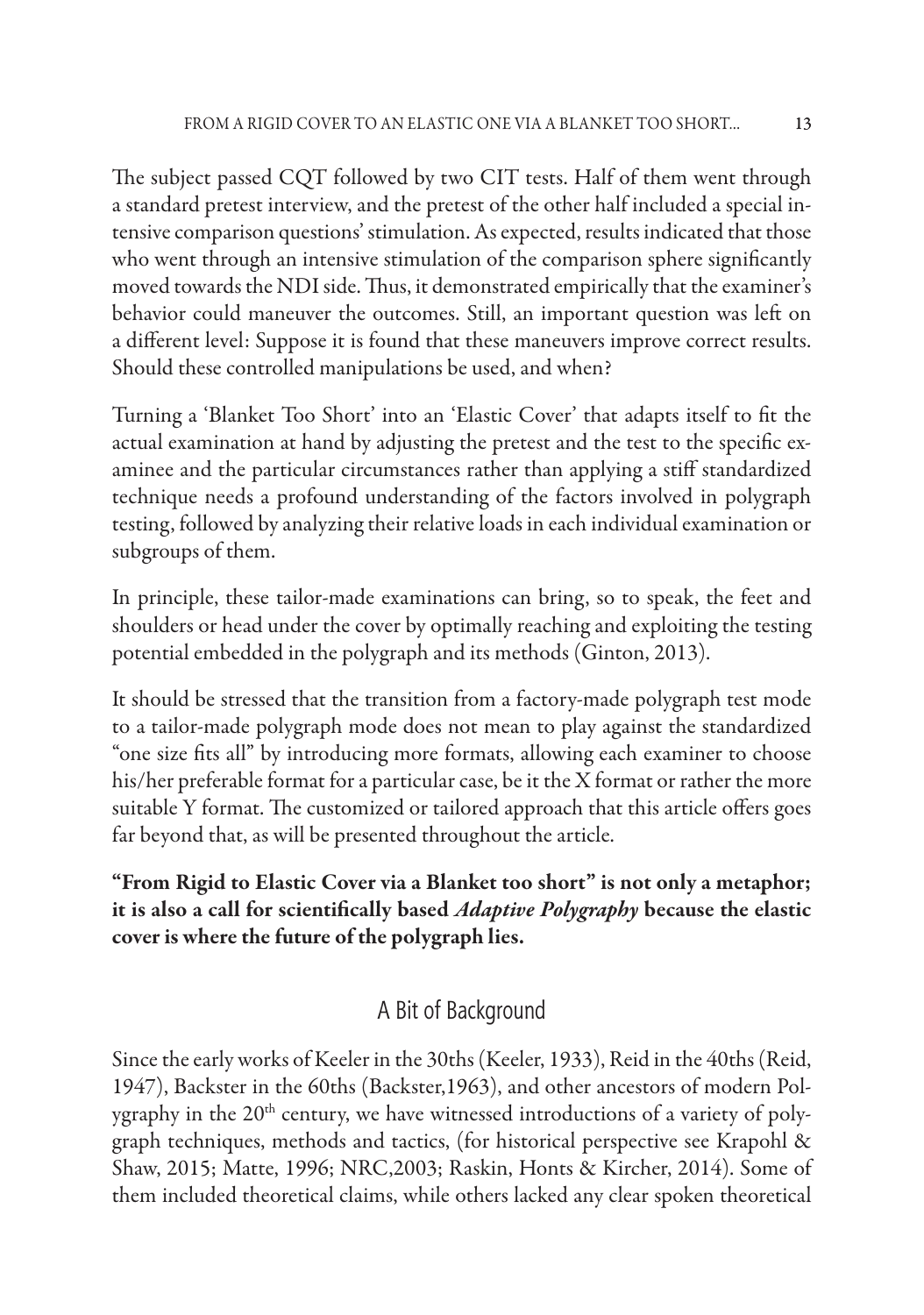reasoning to support their specific method or justify the suggested technique variation. Nevertheless, one may assume that all of them always contained some kind of presumed rationale or justification, including the unarguable face validity statement (sometimes unspoken) "it works for me all right". Assuming examiners want to succeed in their work, if they encountered feedback that tells them they were doing very poor work, they would probably incorporate this feedback and make some changes in the way they were functioning. In the same vein, if they stick to their technique, one may assume that it really works for them. Alas, professionally, this is not enough. If we want to adopt some scientific claims or values in our profession, "It works for me" is but the very first step in the path that establishes scientific quality in the polygraph profession.

The essence of science is to move from a subjective point of view to an objective one. The method or the technique should work for every qualified person, and as long as this could not be established and proved, we are not dealing with scientific-based methods; rather, this is an art skill in the best case and a "mambo-jumbo" business in many others.

Several important steps have been taken in the last few years, mainly by the American Polygraph Association or under its umbrella, to make the polygraph a more scientific-based profession. To name a few: Validation of techniques; Models of Best Practices; Models of TDA; ASTM standards.

The leading common theme in all these pieces of work is that we need to establish research-supported rules to guide our practice and introduce standardization to the examinations, which is a fundamental brick in the psychometrics testing theory.

Due to the complexity and the multi-factorial issues dealt with by the behavioral and biological sciences, it is customary to use research methods that target the central tendencies of phenomena which are formalized in general principles and rules that concern most of the existing variance while sometimes treating the individual differences or the variation between existing situations as irrelevant noise.

When it comes to applications, some standards are developed and implemented to ensure that the applications are conducted within the framework posed by those rules. Practically, this is a must for avoiding chaos. However, because the standards are based on central tendencies, they are inefficient or even harmful to people or situations that are off these centers.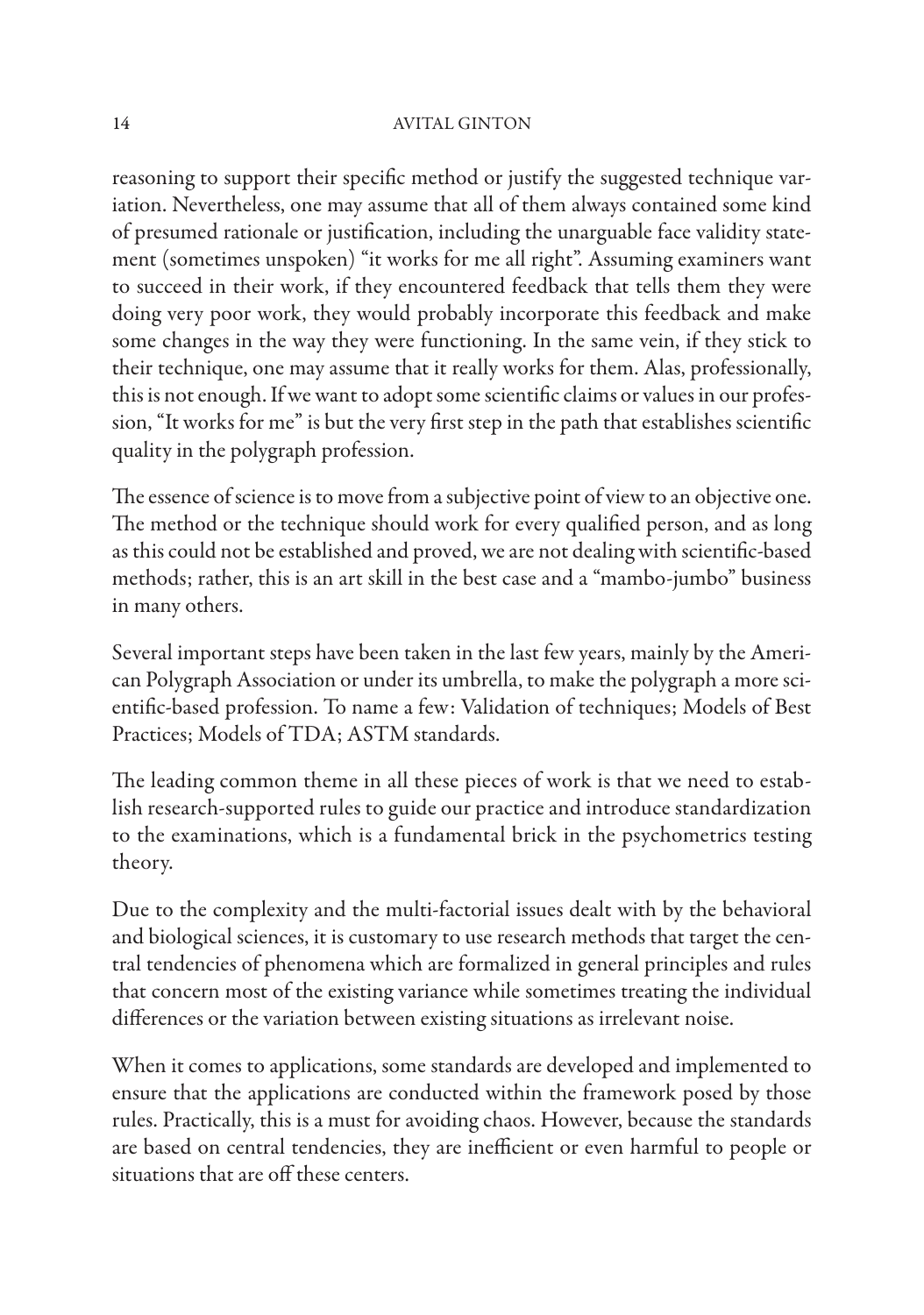An extreme strive for rigid standardization in the name of science, unfortunately, tends to ignore the complexity of the field; and it seems to be based on a simplistic and limited concept of what science is, let alone that there is more than just science in practicing Polygraphy.

Along with the scientific foundations of the Psychophysiological detection of deception, we should remember that much art is also involved. We should adopt the scientific methods not only in favor of standardizing the test's stages, question formats, and data analysis, but also to improve our understanding of the "art" quality found in our work rather than suppress it in the name of science and standardization.

Over standardization, in its extreme form, adversely affects creativity, open-mindedness, flexibility, and humane touch, which are very important for further developments in our area, including pursuing the significance of personal and situational differences to the understanding and practicing Polygraph testing.

We should not, in the name of science, throw away the tailor-made approach in conducting polygraph examinations that for years has characterized the work of the best polygraph examiners and shift into the standardized "scientific" mediocre kind of work.

Within a broader and more sophisticated approach, those important and necessary moves in the last few years are only the first steps, and probably, I dare to say, the easiest ones. The following steps must deal with the individuals and specific situational variance not as noise but as part of the phenomenon that needs to be systematically addressed and explained.

An example of that can be found nowadays in medicine. A clear trend to shift from the simple standardization of diagnoses and treatments to individualized or personalized medicine is taking place. It is based on pursuing individual differences between the patients in biological, psychological, and environmental aspects and applies tailor-made diagnostic yardsticks and treatments compatible with the specific variations found in that specific patient at the time.

This medical philosophy and practice, which is highly affected by the new developments in the field of the human genome, says that modern medicine should be Personalized Medicine, meaning "Different Things to Different People."

# Adaptive Polygraphy - Different Things to Different People and Different Sit**uations.**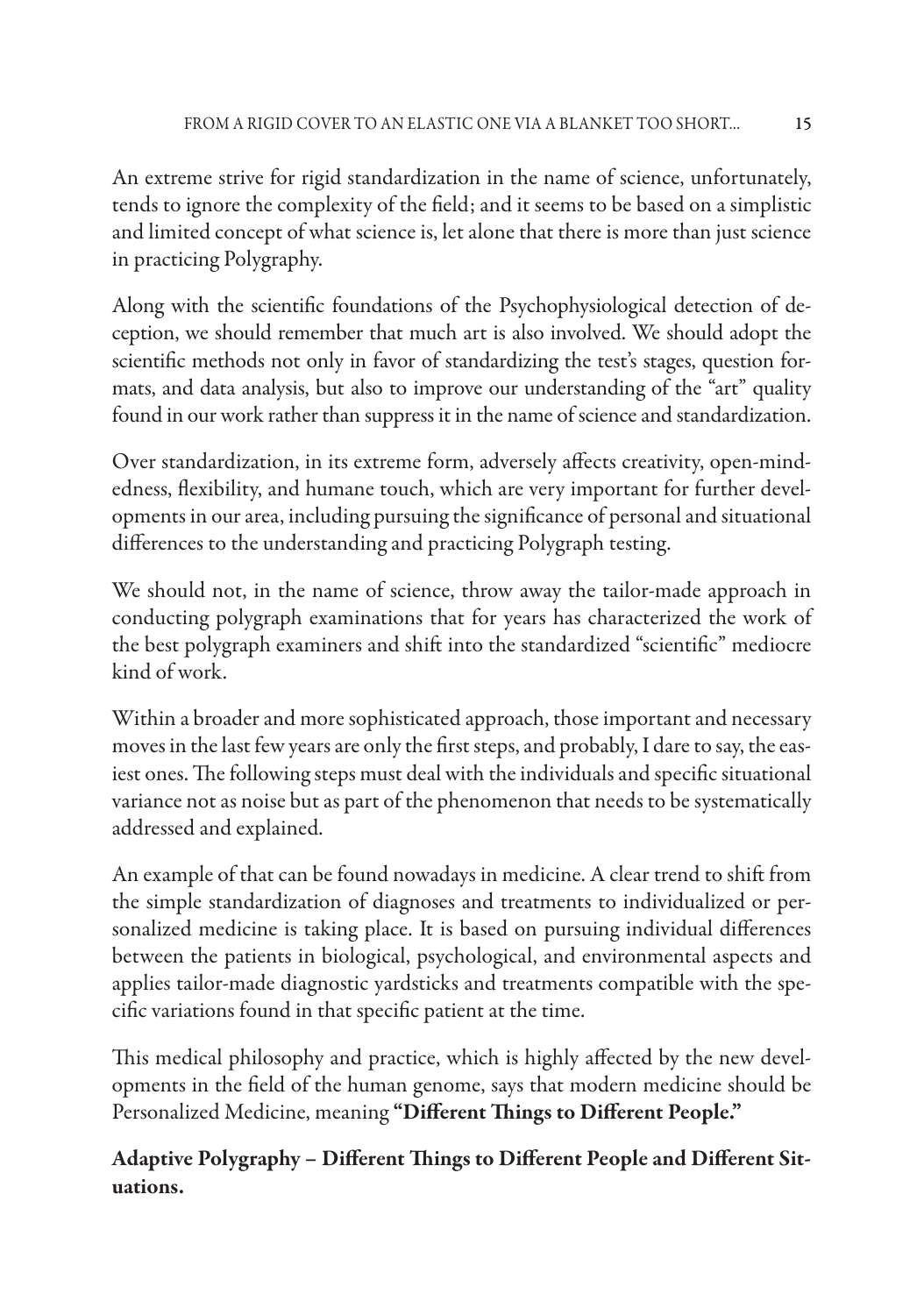Polygraph testing, or the Psychophysiological Detection of Deception, is a short blanket that cannot cover everything without paying in errors; a clever polygraph examiner and a wise usage of polygraph must choose whether to cover the feet or the head with this short blanket and conduct the examination accordingly. But a wiser approach should look to turn the short blanket into an elastic cover that can deal differently with different people and different situations.

Contrary to the existing trend in the field that adores the strict standardization, I call to start steering the ship of modern Polygraphy towards developing a scientifically-based approach that follows the motto of understanding and conducting "Different Things to Different People and Different Situations". In other words, I call for developing an adaptive approach or *Adaptive Polygraphy***.**

That might be the only way to improve our performance beyond the glass ceiling of 85–90% accuracy and 10–20% INC rate.

Science cannot contradict nature whether we mean biological, psychological, or social life, and in philosophy – the mother of all sciences – we can find the phrase of Aristotle "The worst form of inequality is to try and make unequal things equal". Rephrased two thousand years later by Thomas Jefferson to: "There is nothing more unequal than the equal treatment of unequal people."

Probably they meant to endorse ethics and social justice, but it is also valid to other spheres, including polygraph testing. Whenever we deal with individuals and particular cases, we encounter assortments of people and circumstantial differences to be dealt with. We should not ignore the differences but rather explore ways to treat them by an adaptive approach. As a matter of fact, to a certain degree, this has been done for years. One of the very basic instructions to a polygraph examiner is to adjust the language level to the examinee and, if possible, phrase the questions using words that the examinee has used during the pretest interview. However, the *Adaptive Polygraphy* approach means a broader and deeper range of adjustments.

We should adapt the examination to the subjects rather than squeeze the subjects and the case to fit a standard and a rigorous test. As already mentioned above, standardization is usually built on central tendencies and a limited variety of circumstances. It seems to works all right with a generic test conducted on a generic examinee by a generic examiner and also obeys an extrapolation of the Pareto principle, which states that for many outcomes, roughly 80% of consequences come from 20% of the causes, or for many phenomena, 80% of the result comes from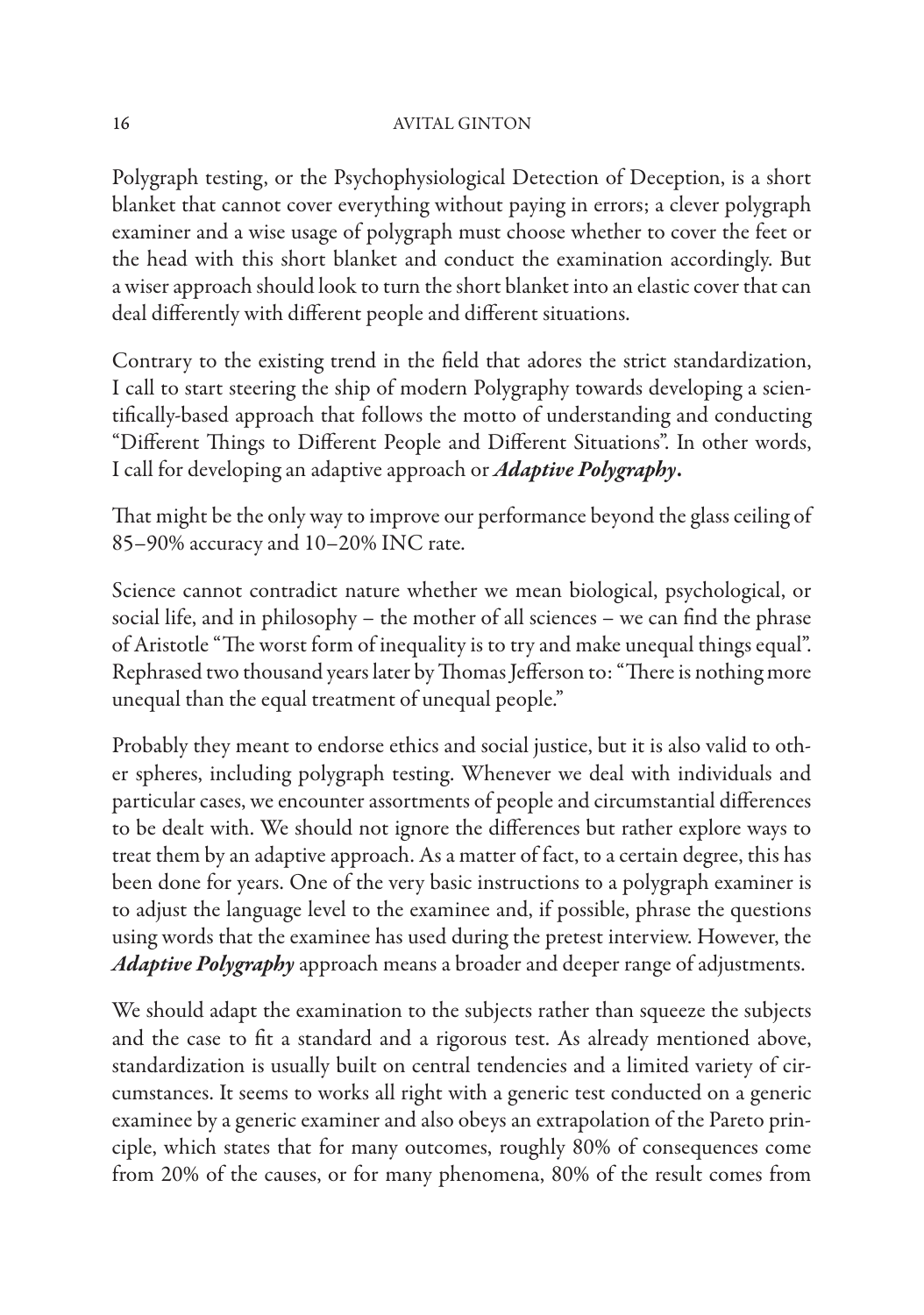20% of the effort. Thus, for the general society, it is beneficial to rely on central tendencies, but what about the ignored 20%? Dealing with this is not a simple matter. A claim might be heard that in chasing this 20%, we might lose a significant portion of the 80%, and we should better stick to the standardized material that yields decisions in about 80–90% of the tests, 90% of them correct. This means that 76% of the total outcomes are correct decisions, 15% INC, and 9% errors (e.g., American Polygraph Association, 2011). In opening the field to methods and ideas that have not yet been verified, we risk worsening the situation, not to mention moving away from scientific norms.

Nevertheless, in principle, one cannot deny that if we manage to apply the "elastic cover", the situation will be improved. Unfortunately, there is still a 'small question' to be solved. How do we get there? The presented approach suggests a specific vehicle to get there – the Ginton's RIG theoretical framework (Ginton, 2009; Ginton, 2019) as put forward in the present article.

# The RIG theoretical framework – the carrier of the *Adaptive Polygraphy*

To begin with, a few preliminary questions must be answered first. In answering these questions, we have to turn to the very basic polygraph matter and advance from there step by step.

# **Why and What triggers the Autonomic Nervous System (ANS) reactions?**

The function of the ANS is to increase the prospects of survival. This is done by keeping internal Homeostasis and reacting to current or anticipated significant changes in the external world. Facing such significant changes results in involuntary reactions of the ANS, aimed to adjust to the changes and improve the chances to survive. The intensity of the reactions is positively correlated with how significant is the stimuli to the organism.

# **Why do people react with Autonomic Nervous System activity changes to Psychological stimuli?**

Other than pure physiological functions, attaching significance to stimuli is a psychological process, and most occurred or expected changes in the environment gain their significance from psychological functions and processes such as perception, memory, learning, feeling, etc.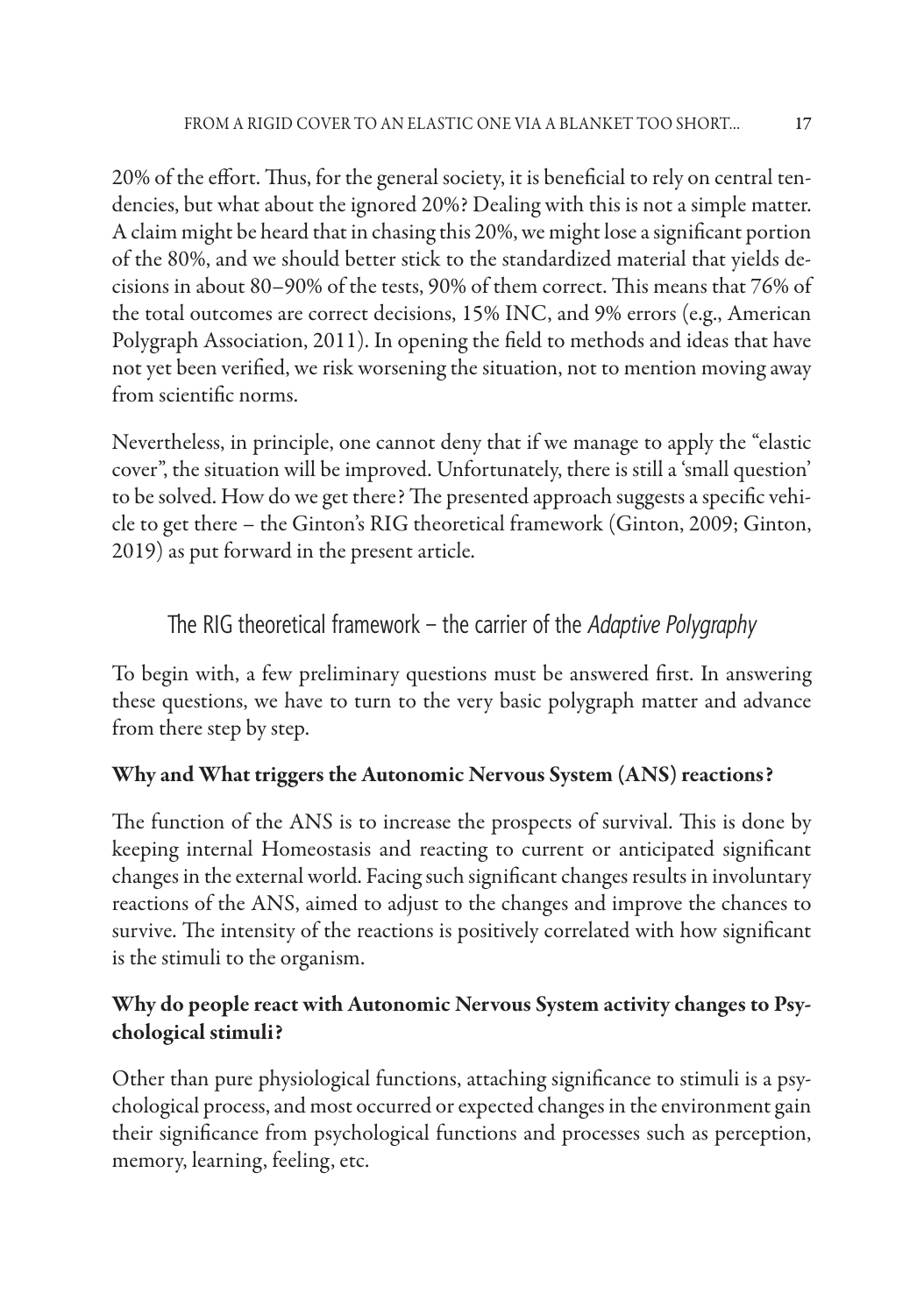Two kinds of processes are involved in attaching significance to stimuli, Bottom-Up and Top-Down. While Bottom-Up processes are mainly affected by the physical qualities of the stimuli, the Top-Down processes are driven by the individual state of mind and the psychological qualities of the stimuli.

### **Why do people react with Autonomic Nervous system Changes when they Lie?**

The default in communication between people is transmitting the truth. Any act of communication that deviates from the default is a change that needs to be addressed by adjusting the ANS activity, i.e., physiological reaction. Thus, in general, lying is a significant event that affects/changes both parties' minds. Lying puts the liar in a risky situation due to possible adverse rebound from the surroundings. All of the above are relevant to survival. Note, however, that telling the truth might also be risky sometimes and certainly, significant on many occasions.

Given the above answers, it seems reasonable to apply a psychophysiological test to detect lying. The first technique, known as the Relevant/Irrelevant (R/IR) test, compares the physiological reactions to Relevant questions concerning the investigated suspicion to the responses measured when nonrelevant neutral questions were posed to the subject. It turned out that almost all liars react stronger to the R questions, but also, a significant number of the truth-tellers did so. There was a fundamental need to develop a questioning technique that pulls the truthful subjects from the group that their test points to deception.

The technique that provides this feature is the Comparison Question Test, previously known as the Control Question test - the CQT. This technique is attributed to John Reid<sup>3</sup> in the 40s of the previous century (Raskin and Hont, 2002; Reid, 1947). One can speculate that at first, the way Reid looked at the Control questions was more a means to control for the existence of non-deception elements that stimulate the ANS response and not as a means to pull the truthful people out of the 'reacting-as-liar' group. Th erefore, he used the term Control Question and not something like Extrication, Rescue, or Disengagement Questions $\rm ^4$ .

However, the CQT method manages to do more than just control for non-deception elements that stimulate the ANS response. It manages to cause a reversed differential strength of reactions between Relevant and Comparison questions in

 $^3$  A different version was attributed also to Rev. Summers in the late 30s (Krapohl & Shaw, 2015)<br> $^4$  Control in the Reid technique is different from its meaning in research methodology, which

<sup>&</sup>lt;sup>4</sup> Control in the Reid technique is different from its meaning in research methodology, which caused a continuous misunderstanding between polygraph practitioners and academicians.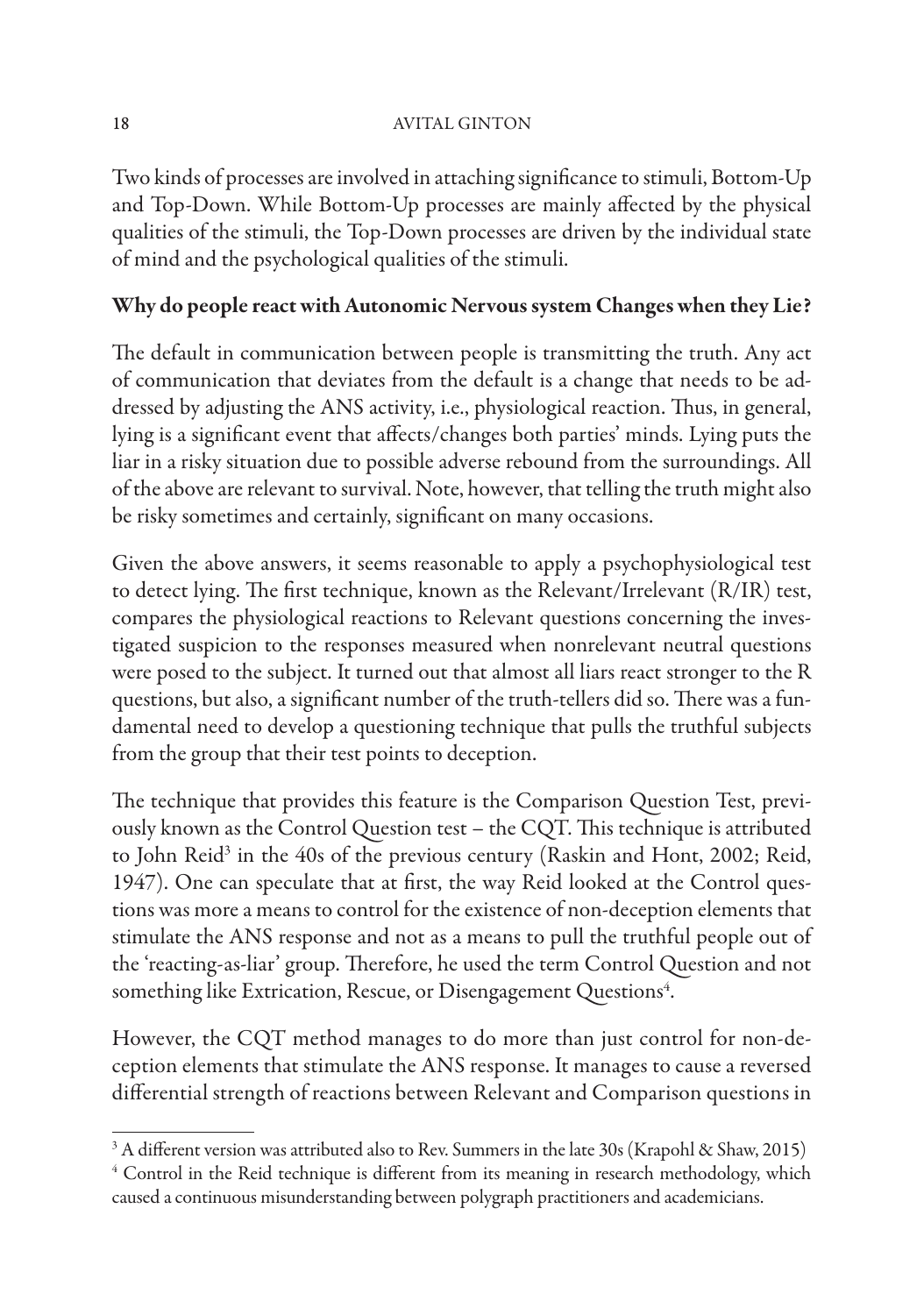Deceptive vs. Truthful subject. Deceptive subjects react to the Relevant questions with stronger physiological responses relative to their responses to the Comparison questions, whereas the Truthful subjects react to the Comparison questions with stronger responses than their reactions to the Relevant questions. How does it happen?

In 2009 Ginton published a new concept that he termed the Relevant Issue Gravity (RIG) relating to this question. As already been mentioned (Ginton, 2013), the RIG can function as a vehicle to reach *Adaptive Polygraphy*. To understand it needs to go back to some essence of the RIG theoretical framework.

The Relevant Issue Gravity theoretical framework distinguishes between two fundamental elements of the CQT. The first deals with explaining the origin of the physiological responses accompanying the act of lying. The second concentrates on explaining the phenomenon of a reversed pattern of relative reactions' strength to Relevant and Comparison Questions in deceptive vs. truthful subjects. The following account focuses on the second element. Some parts literally repeated similar accounts written by the author in a previous publication (Ginton, 2019).

Upon arrival to the test, and even before that, both the Guilty and the Innocent are busy consciously and pre-consciously in cognitive and emotional mental activity related to the Relevant Issue. It is frightening for both of them, and they are very much under its influence in a way that entraps their attention. This mental and emotional preoccupation with the forthcoming examination regarding the relevant issues involves much more than just the fear of the test's possible consequences. It also contains memories, images, a stream of associations, elevated motivations, etc.

The higher the intensity of this ongoing preoccupation of the mind (cognitively  $\&$ emotionally) with the Relevant Issue, the more compelling the attention invested in it, which in turn increases the preoccupation of the mind in a positive feedback loop. The more you think about it, the more your attention is stuck in; the more your attention is stuck in, the more you think about it.

It is a trap for attention resulting from what Ginton has termed: The **Relevant Issue Gravity (RIG)**.

The **Relevant Issue Gravity (RIG)** is a psychological force induced by the aggregation of qualities that the relevant issue possesses, which attracts and binds the examinee's attention to it. It is the product of some general qualities that the relevant issue always possesses due to the very fact of being a relevant issue on the test,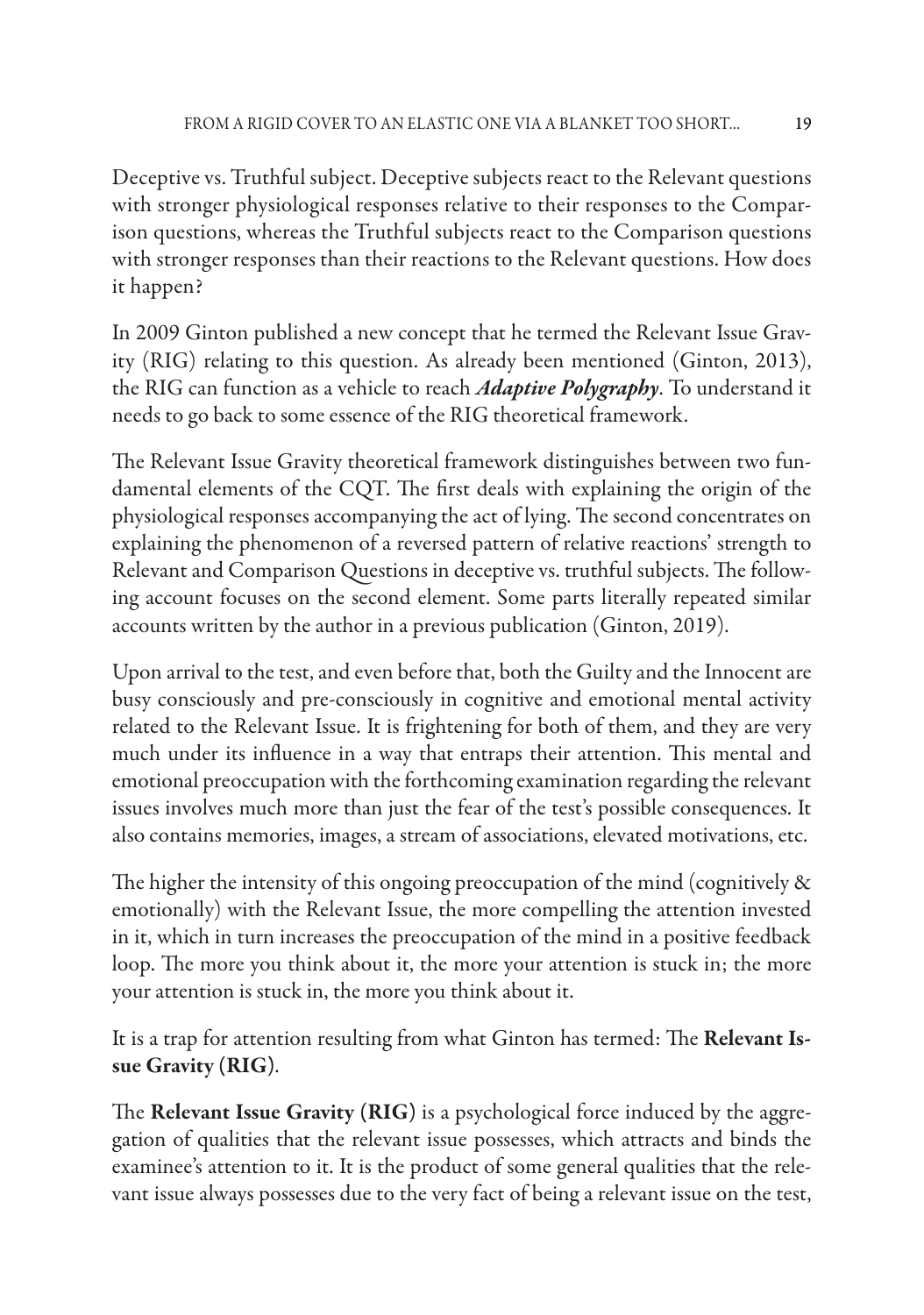plus more specific, case-related characteristics, interacting with circumstantial and personal factors.

The relevant issue attracts and binds the attention of any normal examinee, whether deceptive or not, and as a byproduct causes considerable neglect of other issues or stimuli. The more significant the issue to the examinee, the greater the amount of attention he invests in it, which means an increased RIG strength, resulting in less free-floating attention available to him/her.

The RIG strength indicates the degree to which the suspect's attention is attracted to and stuck in the relevant issues, and it is a product of many circumstantial and personal factors.

The RIG can take various levels of strength, and there are good reasons to assume that, on average, the RIG strength for the deceptive subjects is stronger than for the truthful ones. (see Ginton, 2019 for more details), as illustrated in Fig. 1.



Fig. 1. Hypothetical distributions of strength of "Relevant Issue's Gravity" ("RIG") in Truth-tellers and Liars, with values of 3 individuals. In is assumed that the RIG's strength is higher for the population of liars and roughly speaking there is 90% chances that #1 is a Liar and #2 is a Truth-tellers while #3 has equal chances to belong to either one the populations

In order to pay attention to the comparison question, one should first detach himself to a certain degree from the relevant sphere.

One way to measure the strength of the RIG for a particular suspect is to find how much it takes to distract the examinee's attention away from the relevant issue. The harder it is, the stronger the RIG that the examinee holds.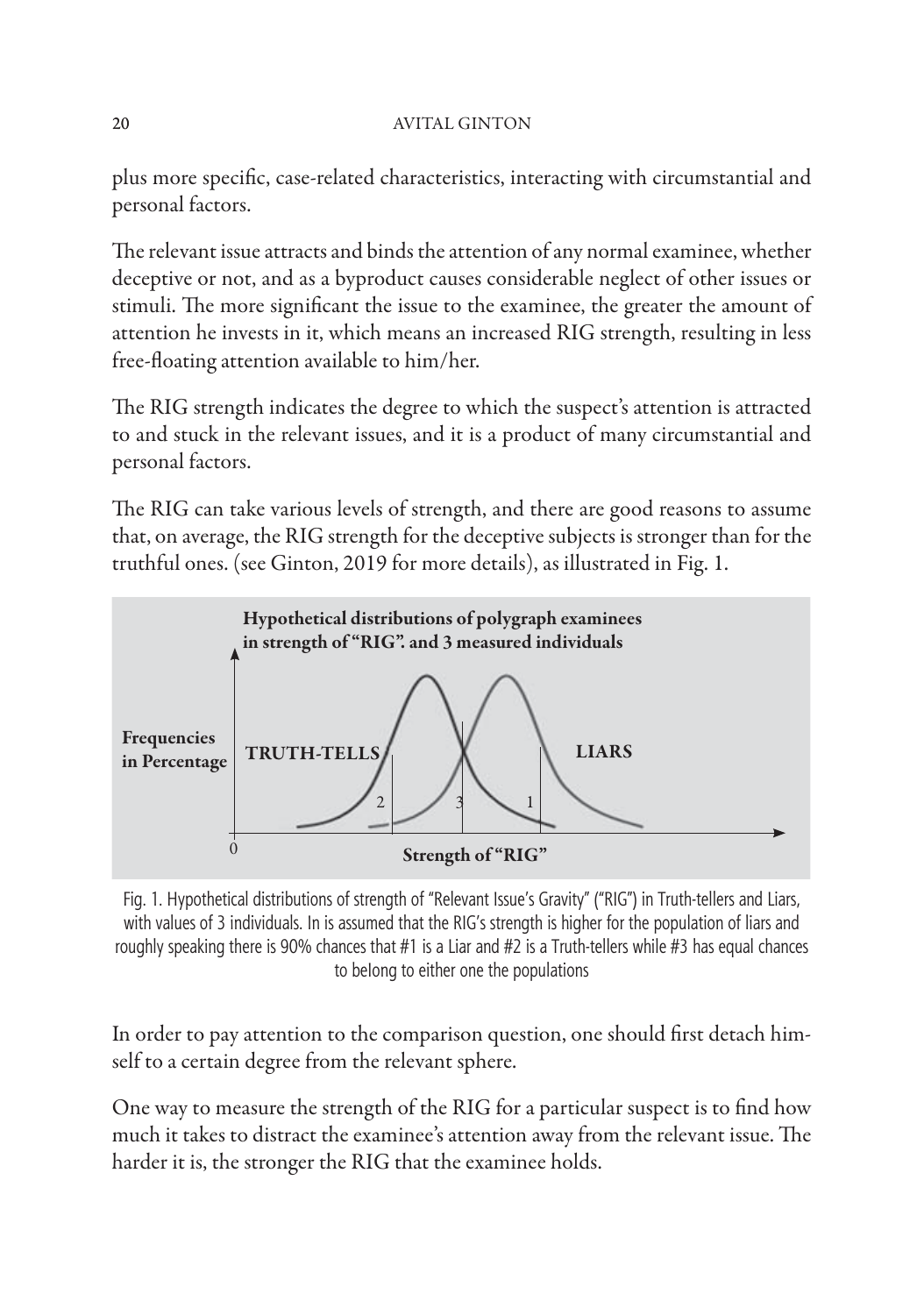This shift or change in the focus can be achieved by introducing baits to attract the examinee's attention away from the relevant sphere.

In principle, the baits can take various forms with different levels of attraction. Within the set of polygraph examinations, the examiner introduced the baits in the form of what is known to be the comparison questions and the pretest interview that leads to their formulation. Since the RIG strength for deceptive subjects is high, it is hard to detach their attention from the relevant issue sphere and shift it to the comparison one. At the same time, it is much easier to succeed in this with truthful examinees whose RIG strength is weaker.

The most important task the polygraph examiner has in the CQT is man**aging the diversion of the truthful examinee's attention from the relevant**  sphere to the comparison ones with minimum effect on the deceptive exami**nees. A matter which is impossible to standardize without giving room to the existing variability among cases.**

The higher the success of these baits to attract the attention, the stronger will be the impact of the comparison questions and the psychophysiological reactions to them.

**According to the RIG strength theory, stronger reactions to the comparison questions indicates a lower level of RIG strength and, therefore, a higher probability that the examinee belongs to the truth-tellers distribution, i.e., he/she is probably a truthful subject and vice versa.**

Note, however, that if the baits are too big/strong, they might attract almost any person's attention and shift it to the comparison sphere in almost any circumstances. The opposite holds for too small or too weak baits that might fail to attract attention at all. It is just a matter of dosage that a professional examiner must take into account, and the preferred dosage of the Attention-Attracting-Baits should follow the **Goldilocks Principle** (Krapohl & Shaw, 2015, p. 68; Ginton, 2019, p. 190).

The Goldilocks principle. It is derived from a children's story, "The Three Bears", in which a little girl named Goldilocks finds a house owned by three bears. Each bear has its own preference for food, beds, etc. After testing each of the three items, Goldilocks determines that one of them is always too much in one extreme, one is too much in the opposite extreme, and one is "just right".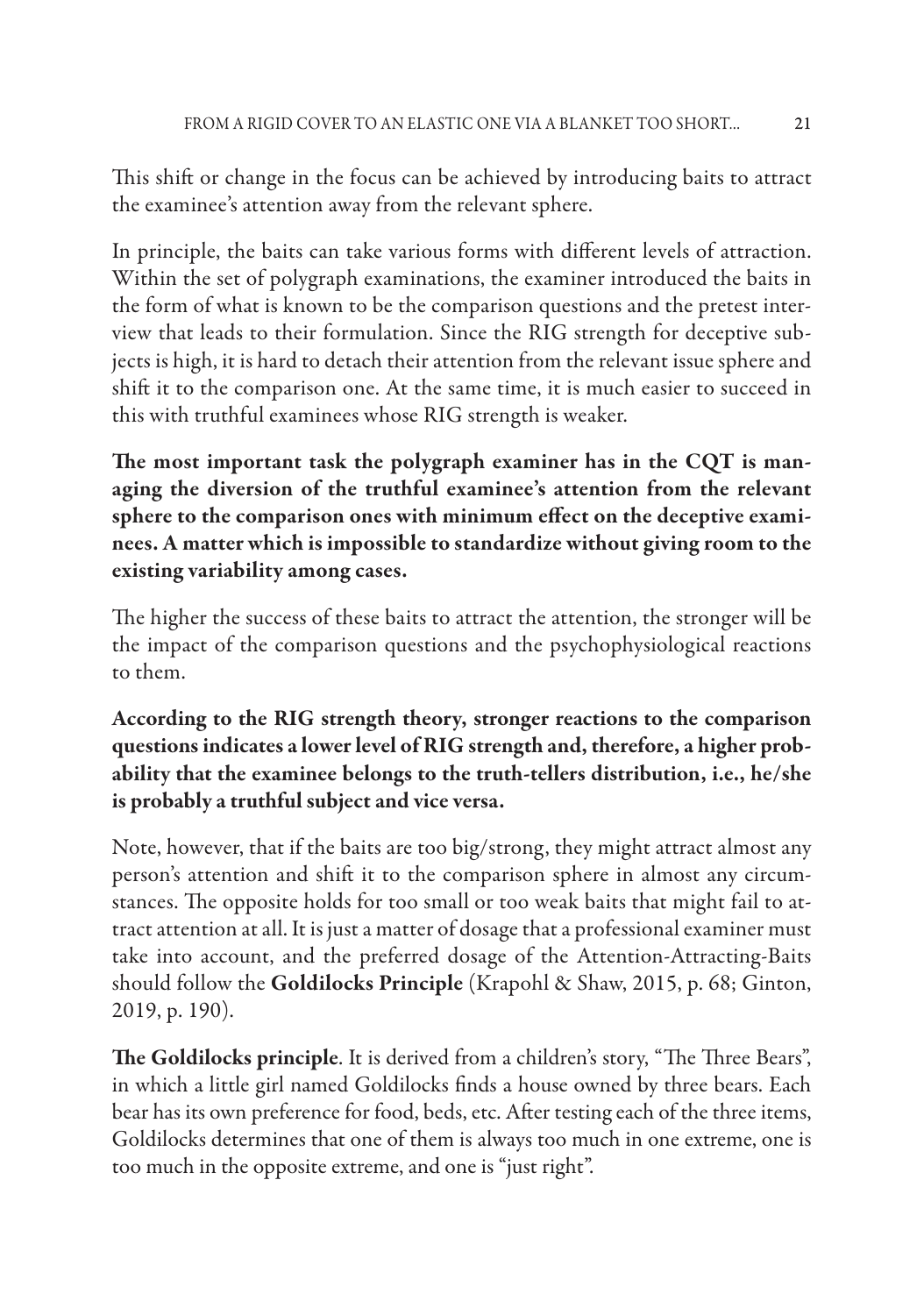Whatever the polygraph case is, this principle stays the same, but the actual values of the "just right" level of the attention-attracting-baits must be changed to fit the individual subject and the specific circumstances.

Not adjusting the size or the degree of the baits to the case means discarding the real meaning of the Goldilocks Principle.

# The wise meaning of the Goldilocks Principle for CQT:

- "Too strong" or "Too weak" baits are not fixed objective values, but rather case-depended matters, and so is the "Just Right".
- The examiner should adjust the size or the degree of the baits to the case.
- The difference between typical and great examiners lies in their capability to master this delicate matter.
- The RIG strength for a deceptive examinee is high, and therefore his attention is stuck in the relevant issue; however, under some circumstances, the RIG strength of truthful examinee is also very strong, and therefore he is prone to produce FP error unless the examiner will recognize the danger and adjust the pretest to increase the attractiveness of the Bait. Examples of such cases are alleged victim or a high-profile suspicion; if the examiner would not act to increase the weight of the bait, it is reasonable to expect a higher risk for FP. This is the meaning of applying *Adaptive Polygraphy*. "One size does not fit all" a good examiner should identify the difference between subjects and circumstances and adjust the test accordingly.
- "One size fits all, or else we lose standardization" is the motto of the Evidence-Based devotees in our profession, who, in the name of science, worship zealously the strict standardization that prevents chaos but also adversely affects flexibility and creativity. That means that one should not play with the amount or level of the Attention-Attracting-Baits from case to case, from one examinee to another.
- Conversely, in line with the RIG strength rationale, it is recommended to keep some flexibility and invest in deepening our understanding of the CQT by asking "WHY", developing new hypotheses, try them, and put them into objective tests.
- It should be stressed once more **that the Deception Factor is not the only fac**tor affecting the strength of the RIG. There are a variety of personal and circumstantial factors that also affect it, as shown in illustration 2.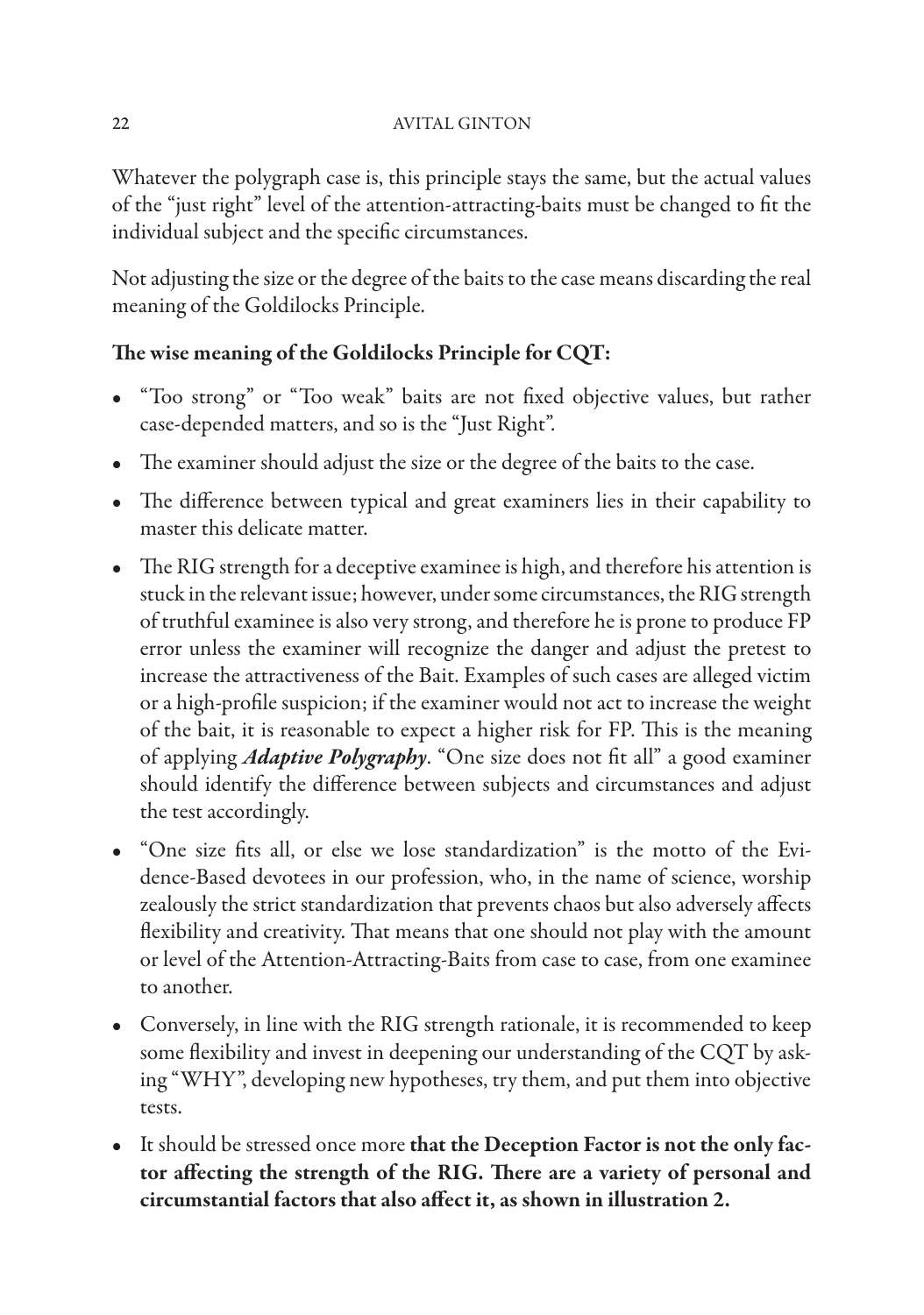

Fig. 2. Factors affecting the RIG strength

All these factors are irrelevant for identifying deception or truthfulness, but they affect the RIG strength and, by that, influence the attention shifting processes between the relevant and the comparison spheres. *Adaptive Polygraphy* should take this into account and adjust the size of the baits set for attracting and shifting the attention away from the relevant issue towards the comparison sphere.

We should be aware of the existence of such factors in each case, and when we encountered a heavily loaded factor in a particular case, we must not ignore it in the name of objectivity and standardization. Instead, we should relate to it and adjust the pretest interview to suit that specific situation.

In particular, we should maneuver the level or the size of the bait that we are presenting in our effort to divert the examinee's attention from the relevant to the comparison sphere. That is to say, that the examiner should play with the amount of emphasis we/she put on the Comparison vs. the Relevant questions to balance the assumed effect of the identified extra factor on the RIG strength. In fact, this is the meaning of how to use the Goldilocks principle wisely in presenting the "Just Right" bait for optimizing the CQT outcomes.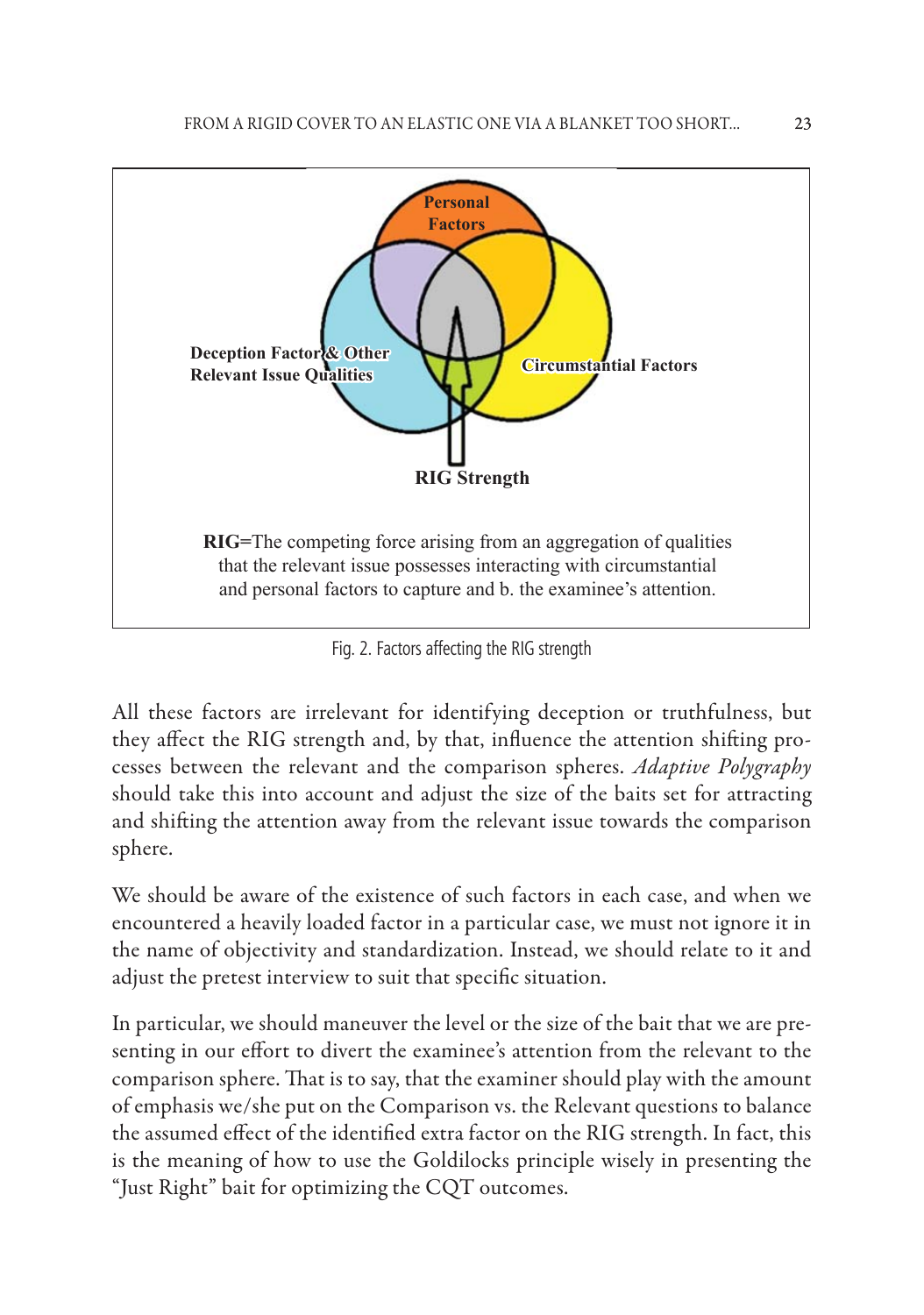This might be a seed for developing in the polygraph profession, a scientific-based approach that does not refer to all sorts of variability as something to ignore or "fixed" statistically as if it were noise. Instead, variability should be recognized as a phenomenon that has to be treated with what I have termed "*ADAPTIVE POLYGRAPHY,*" in which the polygraph testing procedures and dynamic will not be "one size fits all" but "Different Things to Different People and Different Circumstances".

> Examples of Factors other than Lying Vs. Telling the Truth that might affect the RIG strength

Some factors seem more likely to affect the RIG, while others seem unlikely to do so. Nevertheless, the idea of scientific-based *Adaptive Polygraphy* means to go beyond intuition into research that looks for evidence on both sides, the one supporting the existence of a phenomenon and the counter side that supports the lack of the phenomenon. Thus, if it seems, for instance, that age is not likely to affect the RIG, we still have to check it in order to rely on that in applying *Adaptive Polygraphy.*

### • **Issue's Factors**

- Severity in terms of formal consequences (e.g., the expected punishment).
- $-$  Objective Emotional loads (e.g., minor sexual offense vs. minor theft).
- **Personal Factors**
	- Age.
	- Level of education.
	- Previous criminal experience.
	- Previous polygraph experience.
	- Personality type or traits (e.g., obsessive vs. scatterbrained).
	- Working status (e.g., manager vs. low-level worker).
	- Social status (e.g., a teacher vs. a mechanic; celebrity vs. "no-body").
	- Socioeconomic level.

### • **Circumstantial Factors**

- Strength of Existing evidence.
- Depth and length of prior interrogation.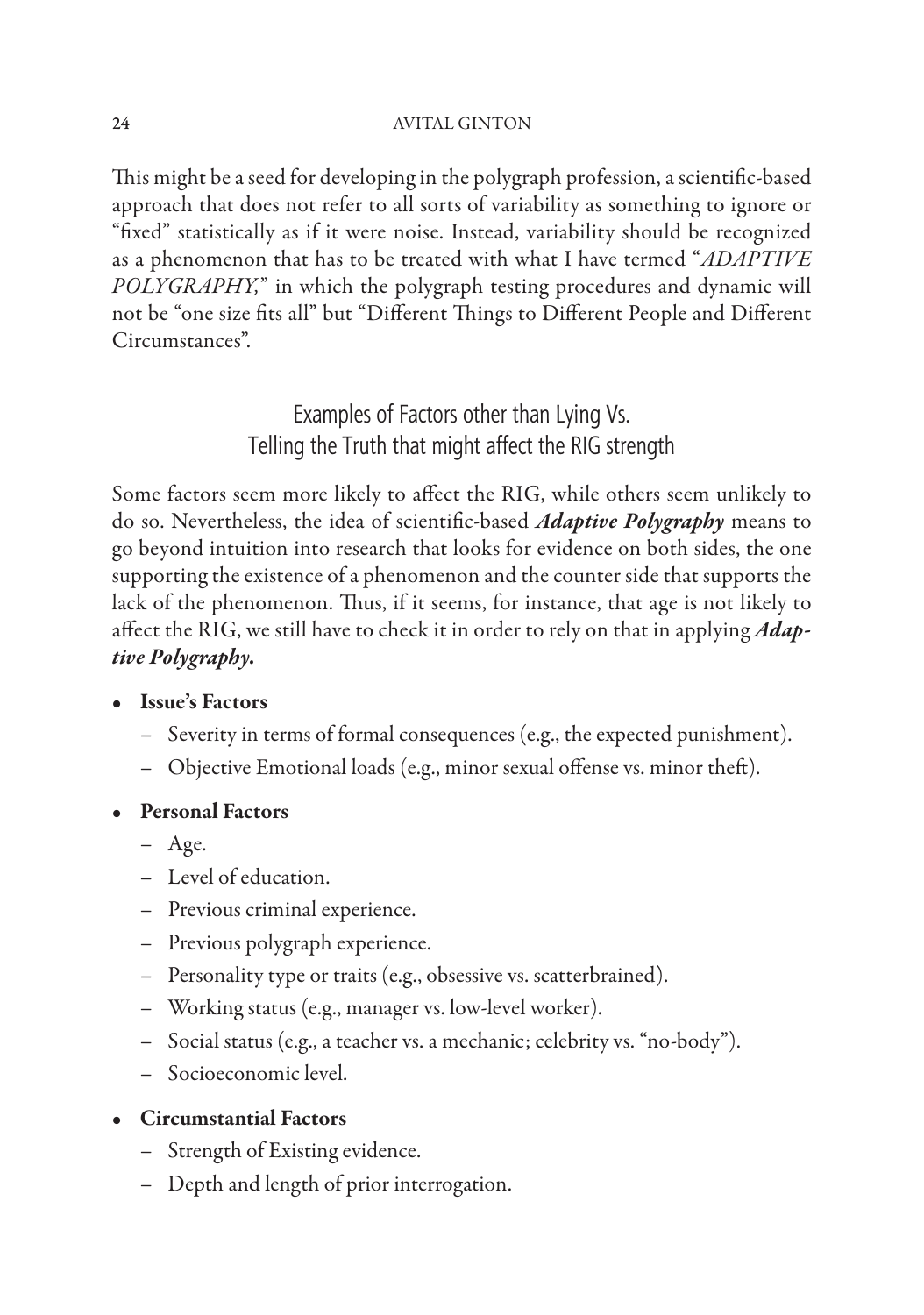- Public profile of the case (e.g., no one heard about vs. daily headlines).
- Same or different gender of the examiner.
- Ethnic issues.

### • **Concrete examples**

- Alleged victim case.
- Witness to a traumatic event.
- Recidivist criminal.
- High profile case.
- Reexamination.
- ADD/ADHD -Attention Deficit (Hyperactive) Disorder
- OCD subjects.
- Serial offense.
- A criminal turns the state's evidence.
- Retracted admission.
- Su specting false admission.

As mention before, a primary means in applying *Adaptive Polygraphy* is adjusting the baits for diverting the attention from the relevant to the comparison spheres. That should be done based on research rather than mere intuition; however, as long as no hard data available, it is suggested that instead of doing it intuitively, before starting the test, to screen the case along the categories mentioned above and estimate the expected impacts they would have on the RIG strength of the examinee at four levels (Low, Medium, High, Overwhelming). That should adjust the level by which you are to emphasize the comparison vs. the relevant issues and questions.

Of course, to do it, the examiner must be trained to identify the variance between subjects and circumstances and adapt the baits' strength to suit the appropriate balance between the relevant and the comparison questions in each particular test. It used to be part of the training but unfortunately, not anymore. It is about time to go back to this vital practice.

In most cases, we can only rely on our judgment of how particular facts affect the RIG strength; however, increased awareness of this notion and investment of research efforts in the forthcoming years might bring about research-supported information that will direct us in this regard.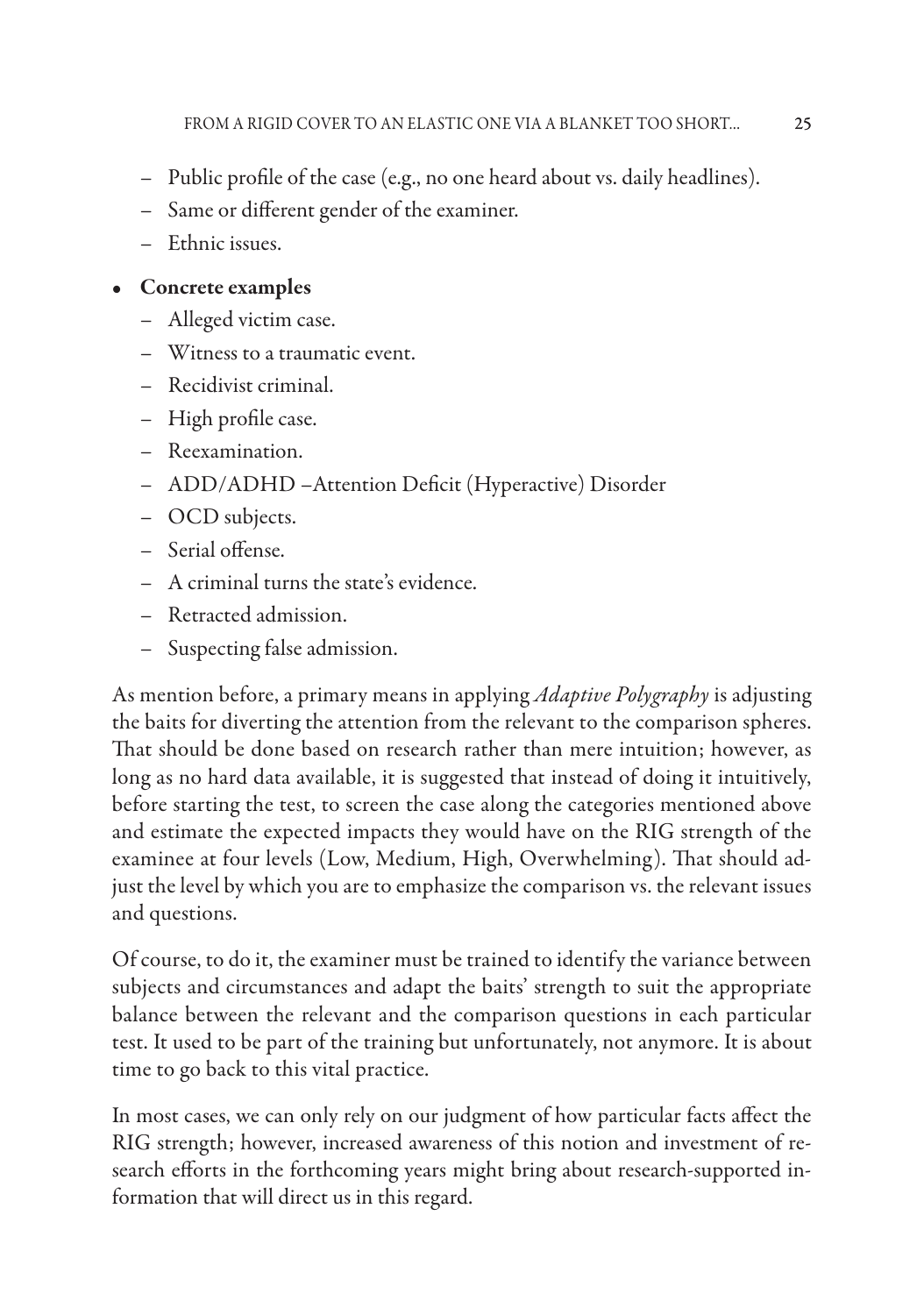The *adaptive Polygraphy* should play a role in dealing with Idiosyncratic and "Paradoxical" Reactions such as Blood volume drop; Increased Pulse rate; Increased Pulse amplitude; Change in extra systolic beat rates, Hyperventilation; Irregular breathing; Fast breathing, and more so.

Research has shown that the response analysis will be better off without considering these reactions as valid responses for our purpose. Nevertheless, experience polygraph examiners have encountered cases in which these responses were significant. Research that will focus on these outliers might improve our understanding of the matter and our success rate by using adaptive analysis.

Along with the understanding that polygraph examiners should not function outside of any standardization or without having any scientifically proven support to their technique, we should beware not to narrow our steps and minds beyond the minimum necessary to avoid chaos.

Examiners should be able to practice their work with enough freedom to enable flexibility needed for adjusting the test to the specific examinee and circumstances, and during the years to achieve research support to the differential treating of the individual case. Interestingly enough, let me remind you that even when it comes to test data analysis (TDA), it is well documented that the rate of success achieved by the original examiners is higher than the one achieved by more objective analysis made by others (Raskin and Honts. 2002).

This is not the place to elaborate about the polygraph in court versus investigation. However, it is clear to the author that one of the enemies of the adaptive polygraph is the drive to bring the polygraph as evidence to the court. The constant squinting towards the court of law should be restrained. The proper place for the polygraph is the investigation dynamic and not the judicial arena. We as polygraph examiners are looking for the truth, not for justice, whereas the justice system is not bound to the truth alone but other values as well (see, for instance, the 'Fruit of the poisonous tree' dilemma). As polygraph examiners, we cannot treat every examinee equally; we should give him an equal chance to let his version show up. For this to happen, we have to treat anyone in a tailor-made approach which by definition is not exactly the same in each case. On our way to reveal the truth keeping equal treatment to each case is wrong, whereas it is the right way to go with the judicial philosophy of the western culture. Hence, the bottom line is that the efforts to qualify for evidence in court are damaging to maximizing the polygraph potential.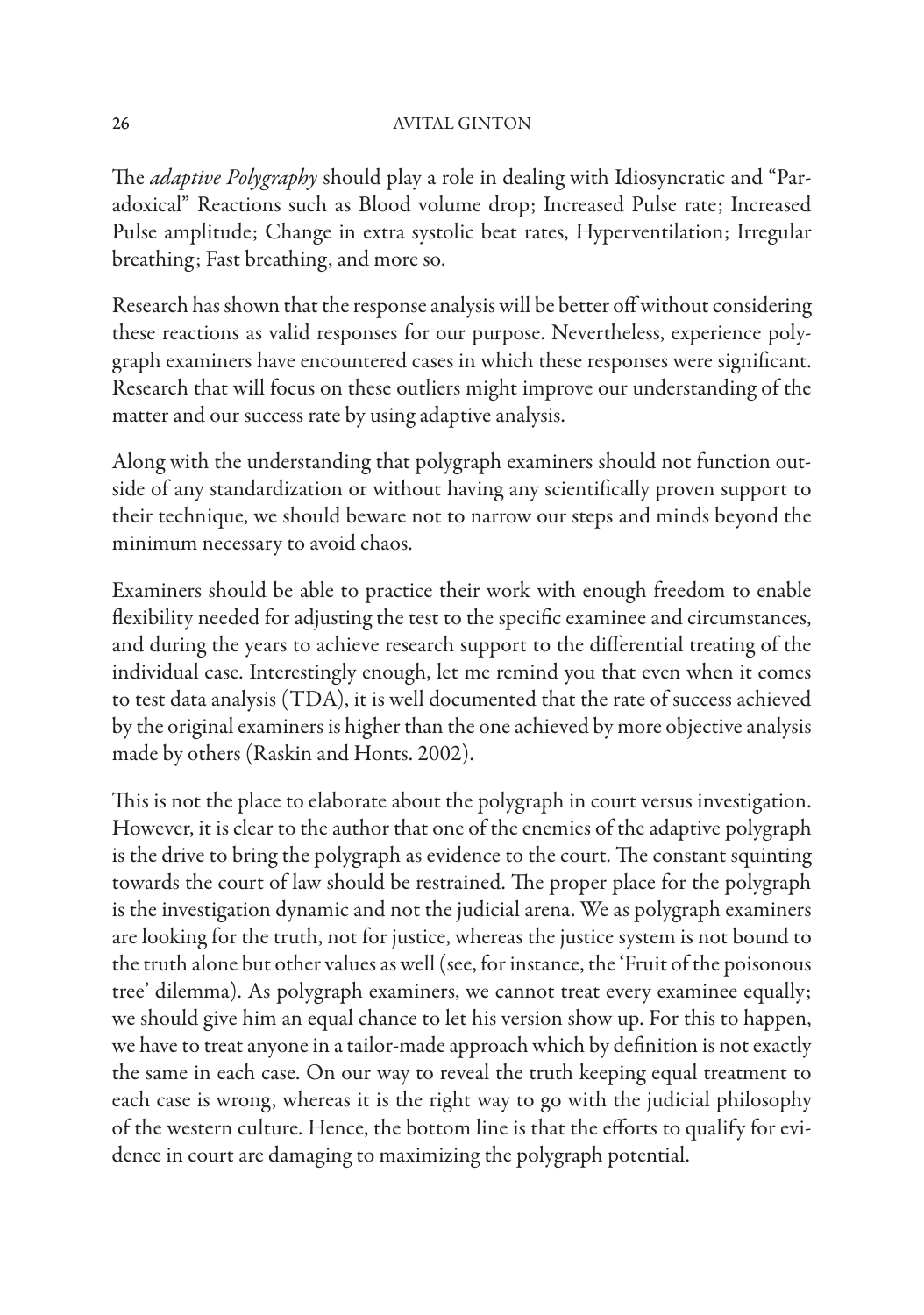### How to avoid stepping on a slippery slope to Chaos?

Intuitively, *Adaptive Polygraphy* seems to contain the danger of stepping on a wet slippery slope that might bring us back to the chaos that characterized the situation a few decades ago. Any examiner can do anything, and as long as he measures physiological reactions to questions or to other kinds of stimuli related to an investigated issue, he may claim to practice psychophysiological detection of deception. That is, of course, not what this concept means.

The "*Adaptive Polygraphy*" should strive to be a scientific-based approach that allows flexibility within the limits of scientific knowledge and/or scientific thinking and reasoning. It is an approach that looks at the variance among examinees and circumstances not as noise to ignore but as a source of information and insights that looking only under the street lamp with rigid or semi-rigid boundaries would not get us there.

How to control the danger of a wet slippery downwards embedded in the *adaptive Polygraphy*? This is not an easy mission, and it takes time to achieve. Fortunately, the danger is not an immediate one because, after a decade or two in which polygraph examiners were educated and pushed to adopt best practice methods in a variety of polygraph issues and got used to working within those frameworks, they are not eager to say the least, to leave their comfort zone and search for 'professional adventures'. That gives us time to introduce the recommended change of *Adaptive Polygraphy* at a slow pace allowing for in-depth processes to take place.

The first in-depth change should happen in training polygraph examiners. It starts from the student admission. As it is currently practiced in most schools, people are admitted based on minimum qualifications: a Bachelor's degree, no criminal record, and being able to pay for a ten-week course. No one really cares about their cognitive, temperamental, and some other personality features, although it is recognized that those matters are crucial for being a good examiner. Unfortunately, some serious professionals think that having a good scientific test means to erase any humane touch that, by its very being humane, introduces variance to the test, which they see as a noise. If this is how they think about what a good test means, then no wonder we can and even should treat the candidates' personal suitability to become examiners as something to ignore on our way to becoming a scientific-based profession. There is no genuine evaluation and going-on process of selection during the course, and very few students who entered the first day do not get a school diploma from a qualified polygraph examiner when the course is over. Yes,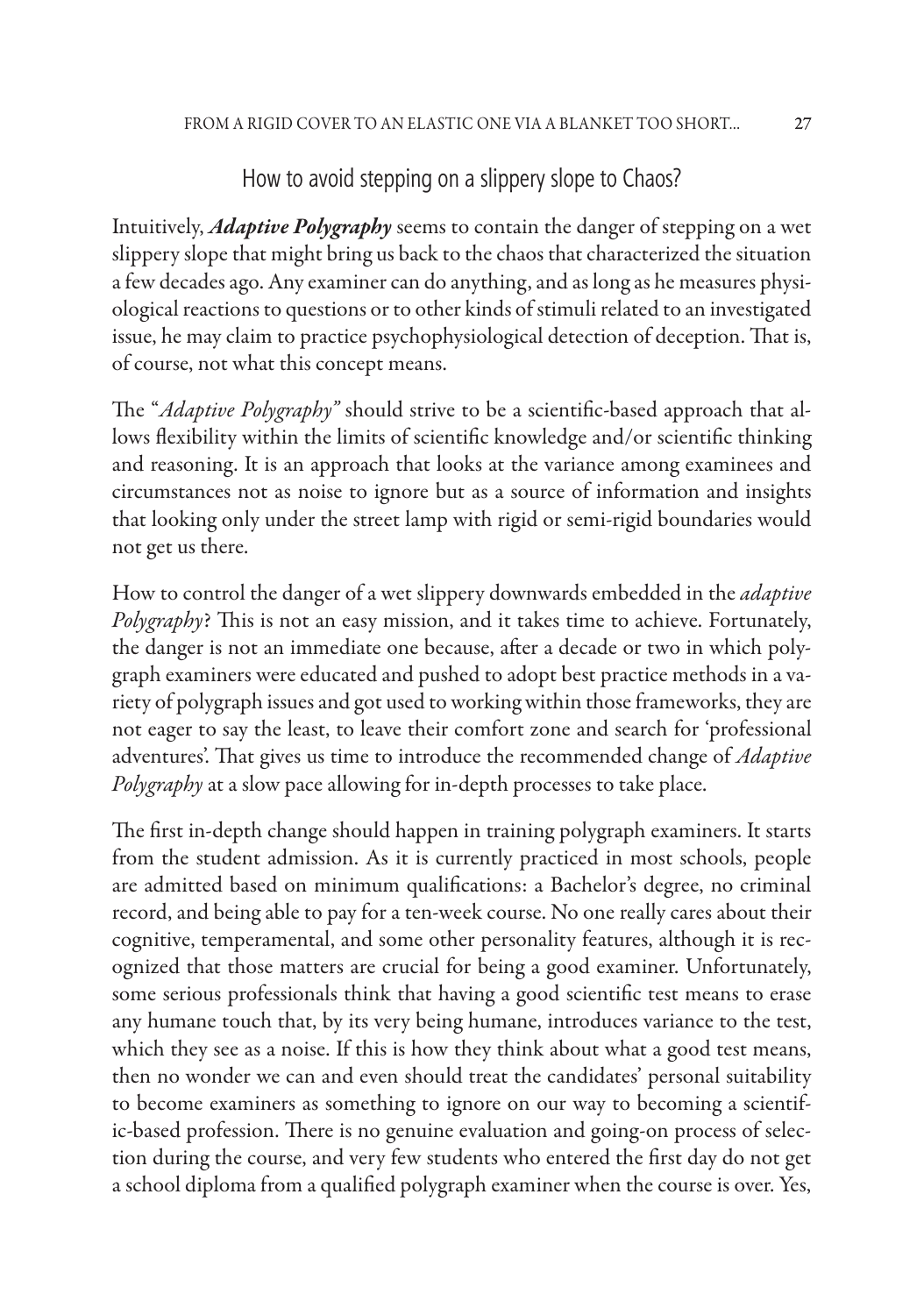they can spell out the basic history, legal status, and a few polygraph test formats with rigorous scoring methods. However, they hardly encountered any real dilemma or faced living polygraph cases that introduce the range of real-life diversity in subjects and circumstances. They are trained to believe that "one size fits all", or at most that there are a couple of models they have to choose between them and follow them to the dot. Also, the number of students per instructor is usually too high, and while it may suit the parts of the lecture, it is problematic when training exercises are concerned. That is not the case where training is more than a factory that produces examiners for profit. There are such places, but there are too many schools or polygraph training programs worldwide that do very poor work. Efforts to impose standards on schools have dealt with outside matters, i.e., the envelope of our profession, and failed to deal with the essence of the problem, which is a poor in-depth understanding of Polygraphy.

All of these should be changed, although, given the existing business factors in the equation, it will take lots of effort and patience. Nevertheless, we should start pushing in this direction, going through a mode of keeping humane touch, encouraging self-thinking, and deepening the understanding of the issue instead of obeying strict rules to their dots.

Quality control is a second important element in controlling the danger of the Adaptive Polygraph being a slippery slope towards chaos. Open-minded quality control of knowledgeable and experienced professionals should prevent messy examinations but enable caution variations that the examiner can explain its logic. Quality control is a place that can integrate new experiences and aggregated knowledge into a corpus that is more than anecdotal events. But that, of course, needs the right attitude, which is led by the Adaptive Polygraph approach.

## A closing remark

One more word on the future of our profession – The psychophysiological Detection of Deception.

It is my belief that whether or not we turn to *Adaptive Polygraphy* in the next few years using our current psychophysiological measurements, the accelerating progress in brain research will bring us eventually to the *Adaptive Polygraphy* paradigm one way or another. The scientific detection of deception ought to become more versatile in order to improve its performance which means applying "Different **Things to Different People and Different Situations".**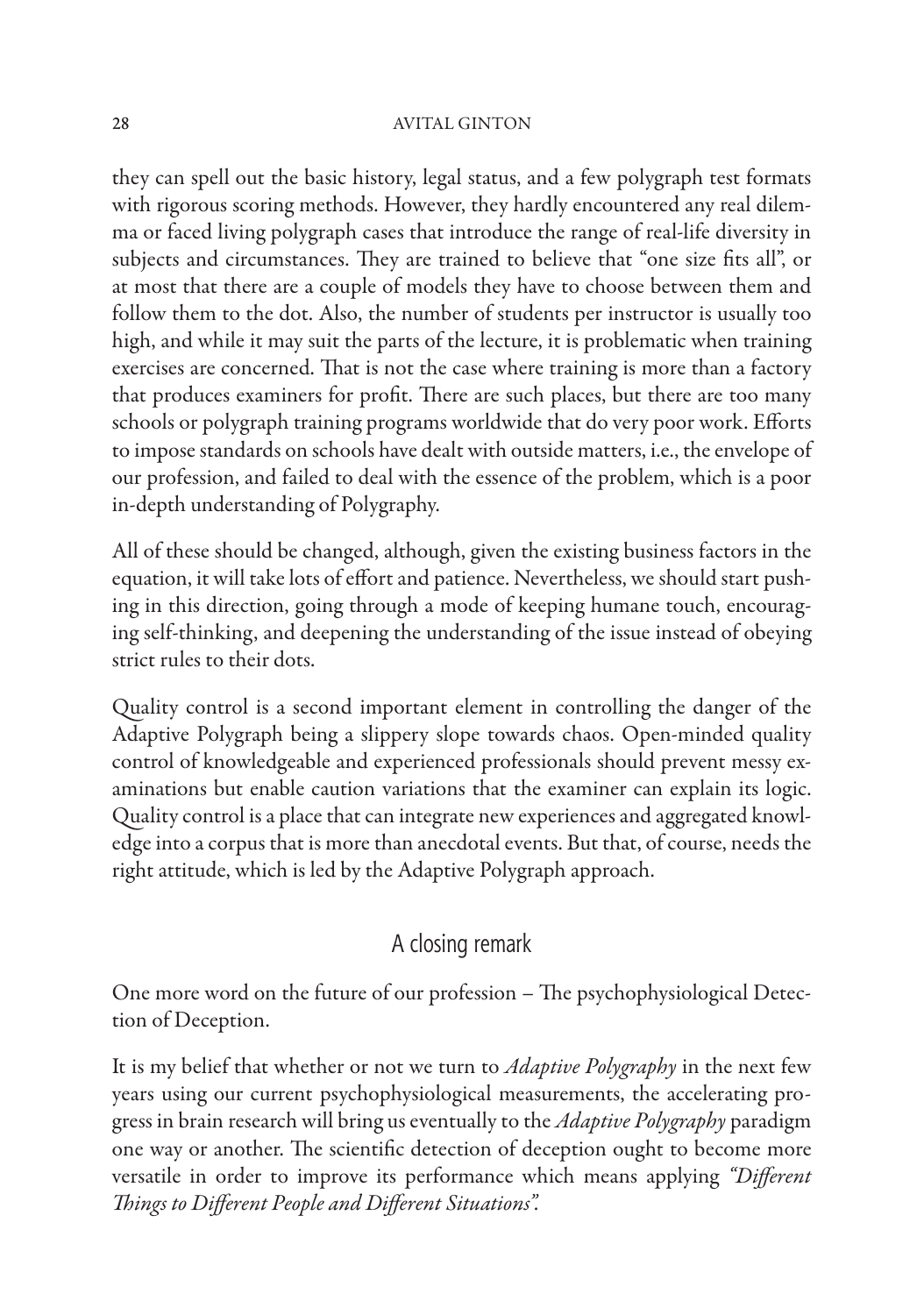### References

American Polygraph Association, (2011), Meta-Analytic Survey of Criterion Accuracy of validated Polygraph Techniques, *Polygraph*, 40 (4), 194–305.

Backster C. (1963), The Backster chart reliability rating method, *Law and Order*, 1, 63–64.

Elaad E. (1999), The Control Question Technique: A search for improved decision rules, *Polygraph*, 28, 65–73.

Ginton A. (2009), Relevant Issue Gravity (RIG) Strength – A new concept in PDD that reframes the notion of Psychological Set and the role of attention in CQT polygraph examinations, *Polygraph*, 38(3), 204–217

Ginton A. (2013, Sept), Adaptive Polygraph. [Paper Presentation]. The annual meeting of the American Polygraph Association, Orlando, FL. USA.

Ginton A. (2019), Essentials of the Relevant Issue Gravity (RIG) Strength; A Theoretical Framework for Understanding the Comparison Question Test (CQT); A detailed outline version, *European Polygraph*, 13 (4), 181–201

Honts C.R. and Driscoll L.N. (1987), An evaluation of the reliability and validity of rank order and standard numerical scoring of polygraph charts, *Polygraph*,16 (4), 241–257.

Keeler L. (1933), Scientific methods of criminal detection with the polygraph, Kansas-Bar association, 2, 22–31.

Krapohl D.J. (2005), Polygraph decision rules for evidentiary and paired-testing (Marin Protocol) applications, *Polygraph* 34(3), 184–194.

Krapohl D.J. and Shaw P.K. (2015), *Fundamental of polygraph practice*, Academic Press.

Matte, J.A., (1996), *Forensic Psychophysiology Using the Polygraph*, J.A.M. Publications. Williamsville, NY

National Research Council (2003), The Polygraph and Lie Detection. Washington, DC: The National Academies Press. https://doi.org/10.17226

Raskin D.C., Honts C.R. and Kircher J.C. (eds.), (2014), *Credibility Assessment: Scientific Research and Applications*, eds. Elsevier, New York.

Raskin D.C. and Honts C.R. (2002), *The Comparison Question Test. in Kleiner M. (Ed.), Handbook of Polygraph Testing*, Academic Press, New York.